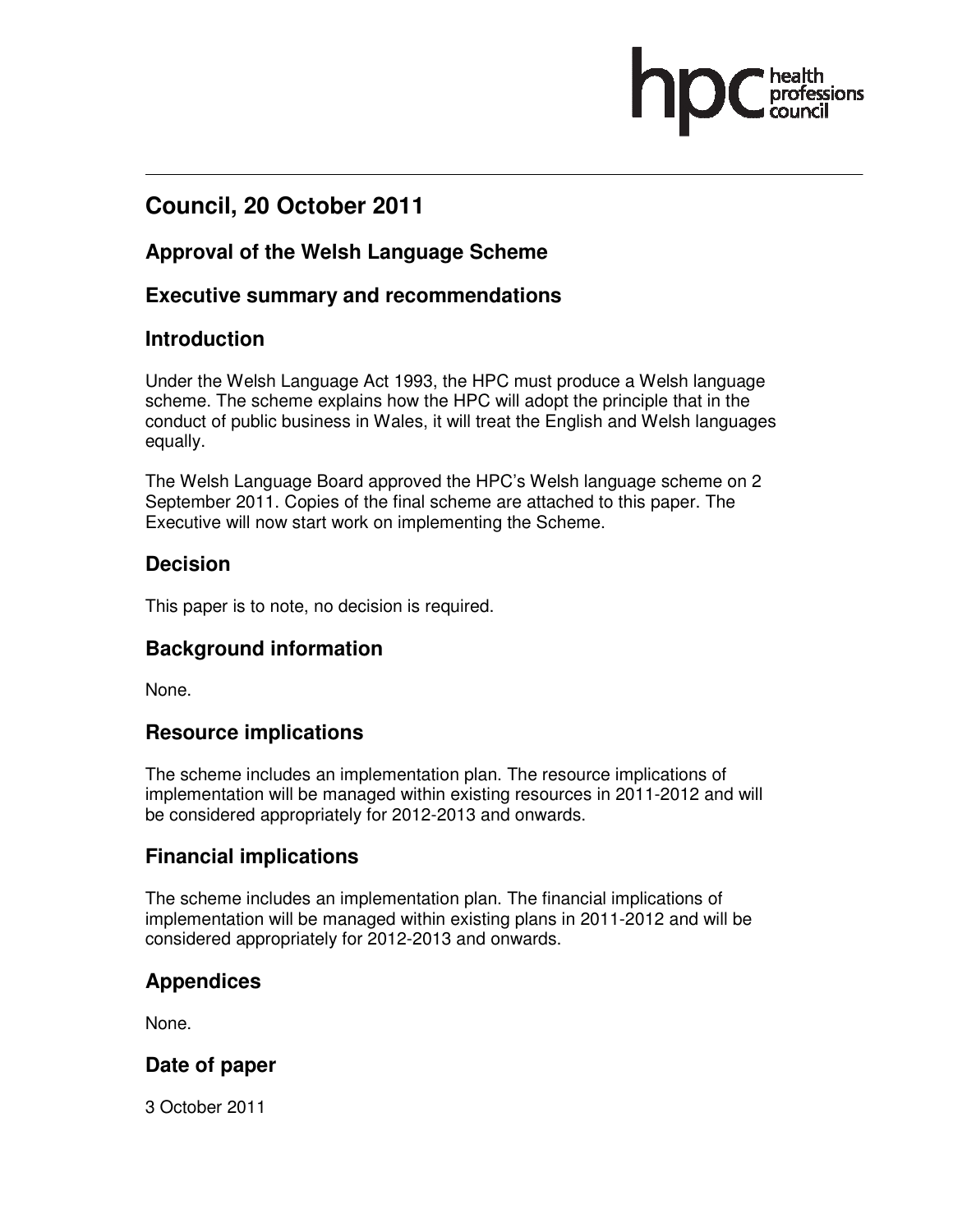

**The Health Professions Council** 

**Welsh Language Scheme prepared under the Welsh Language Act 1993**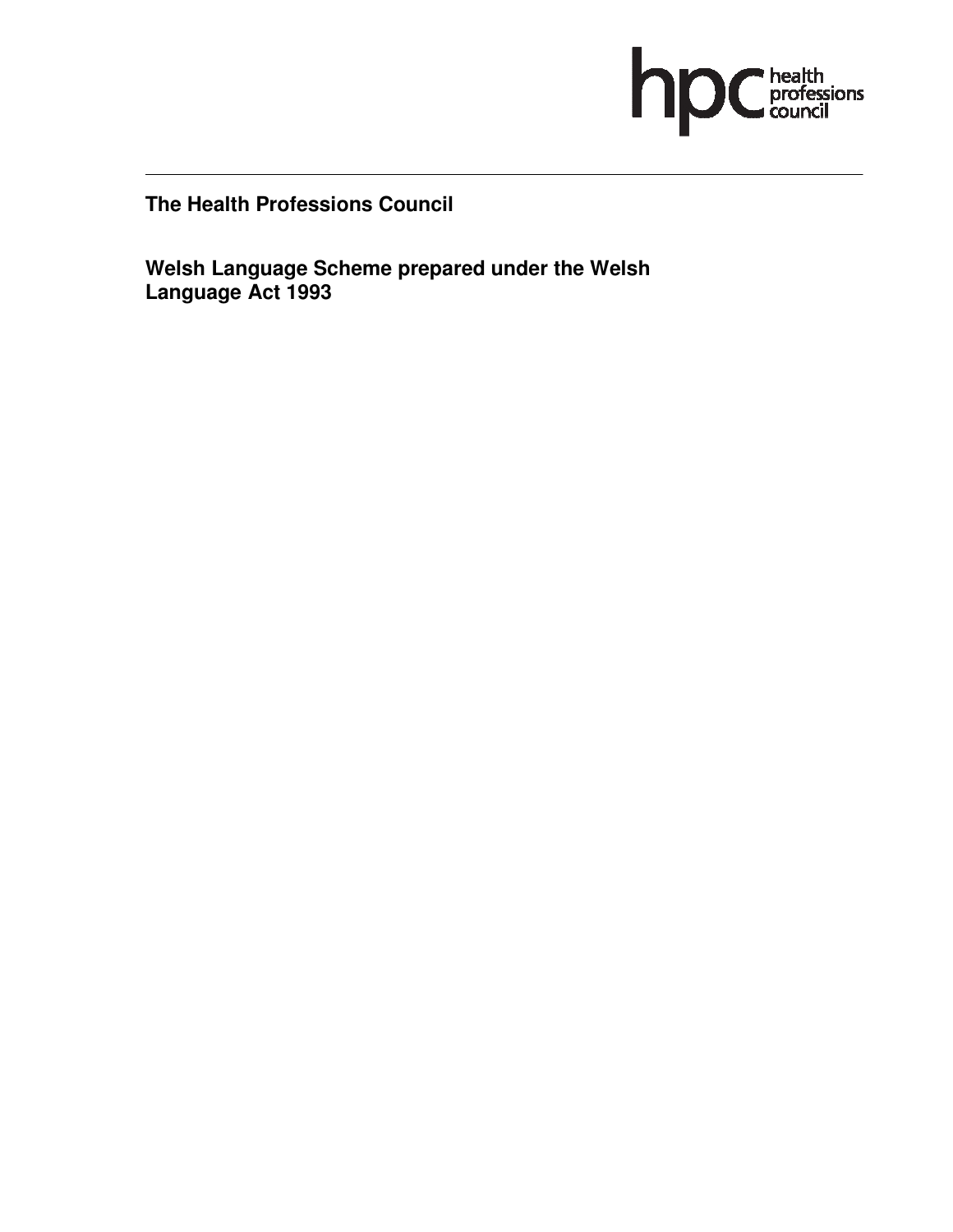### **The Health Professions Council Welsh Language Scheme**

The Welsh Language Scheme of the Health Professions Council received the approval of the Welsh Language Board under Section 14(1) of the Welsh Language Act 1993 on 2 September 2011.

#### **Principle of equality**

The Health Professions Council is committed to fulfilling its obligations under the Welsh Language Act 1993.

The Health Professions Council has adopted the principle that in the conduct of public business in Wales, it will treat the English and Welsh languages on a basis of equality.

This Scheme sets out how the Health Professions Council will give effect to that principle when providing services to the public in Wales.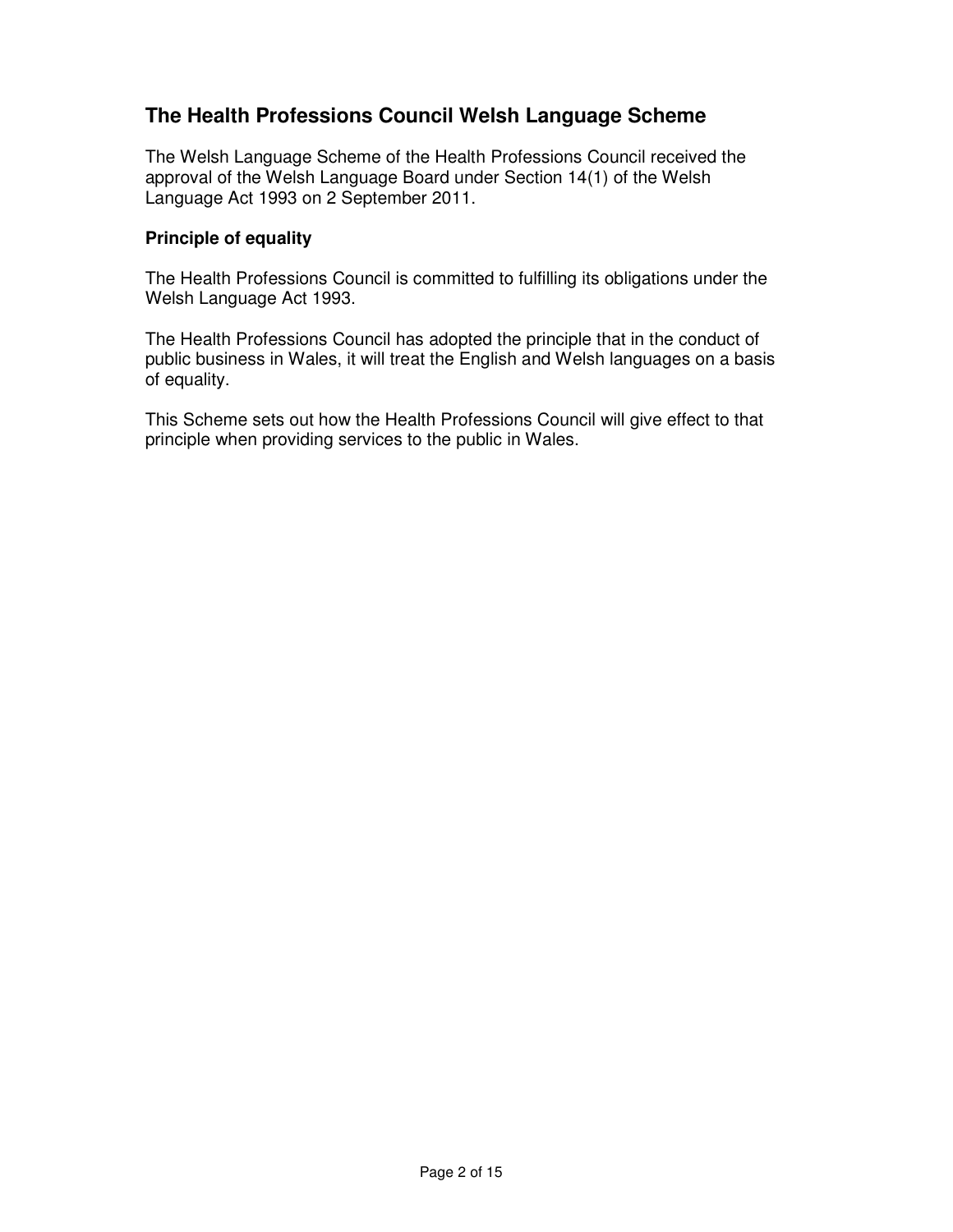# **1. Introduction**

### **About the Health Professions Council (HPC)**

- 1.1 The Health Professions Council (HPC) adopts the principle that in the conduct of public business in Wales, it will treat the English and Welsh languages on the basis of equality. This Scheme sets out how the HPC intends to give effect to that principle when providing services to the public in Wales.
- 1.2 The HPC is a statutory UK-wide regulator, and was set up to protect the public. To do this, the HPC keeps a register of professionals who meet its standards for their training, professional skills, behaviour and health.
- 1.3 Professionals on the HPC's Register are called 'registrants' and there are approximately 200,000 on the Register, from 15 different professions.
	- Arts therapists
	- Biomedical scientists
	- Chiropodists / podiatrists
	- Clinical scientists
	- Dietitians
	- Hearing aid dispensers
	- Occupational therapists
	- Operating department practitioners
	- Orthoptists
	- Paramedics
	- Physiotherapists
	- Practitioner psychologists
	- Prosthetists / orthotists
	- Radiographers
	- Speech and language therapists
- 1.4 The HPC may regulate other professions in the future. An up-to-date list of the professions it regulates can be found at www.hpc-uk.org
- 1.5 Each of these professions has a 'protected title' (protected titles include titles like 'physiotherapist' and 'dietitian'). Anyone who uses one of these titles must be on the HPC's Register. Anyone who uses a protected title who is not registered with the HPC is breaking the law and could be prosecuted.
- 1.6 The Register is available on the HPC's website for anyone to search, so that they can check that their professional is registered.
- 1.7 Members of the public can raise concerns about a registrant's conduct or competence. The HPC can look at these concerns as part of its role in protecting the public. It looks at all concerns raised, to decide whether it is necessary to take action. The HPC may hold a hearing to consider the case and the concerns raised.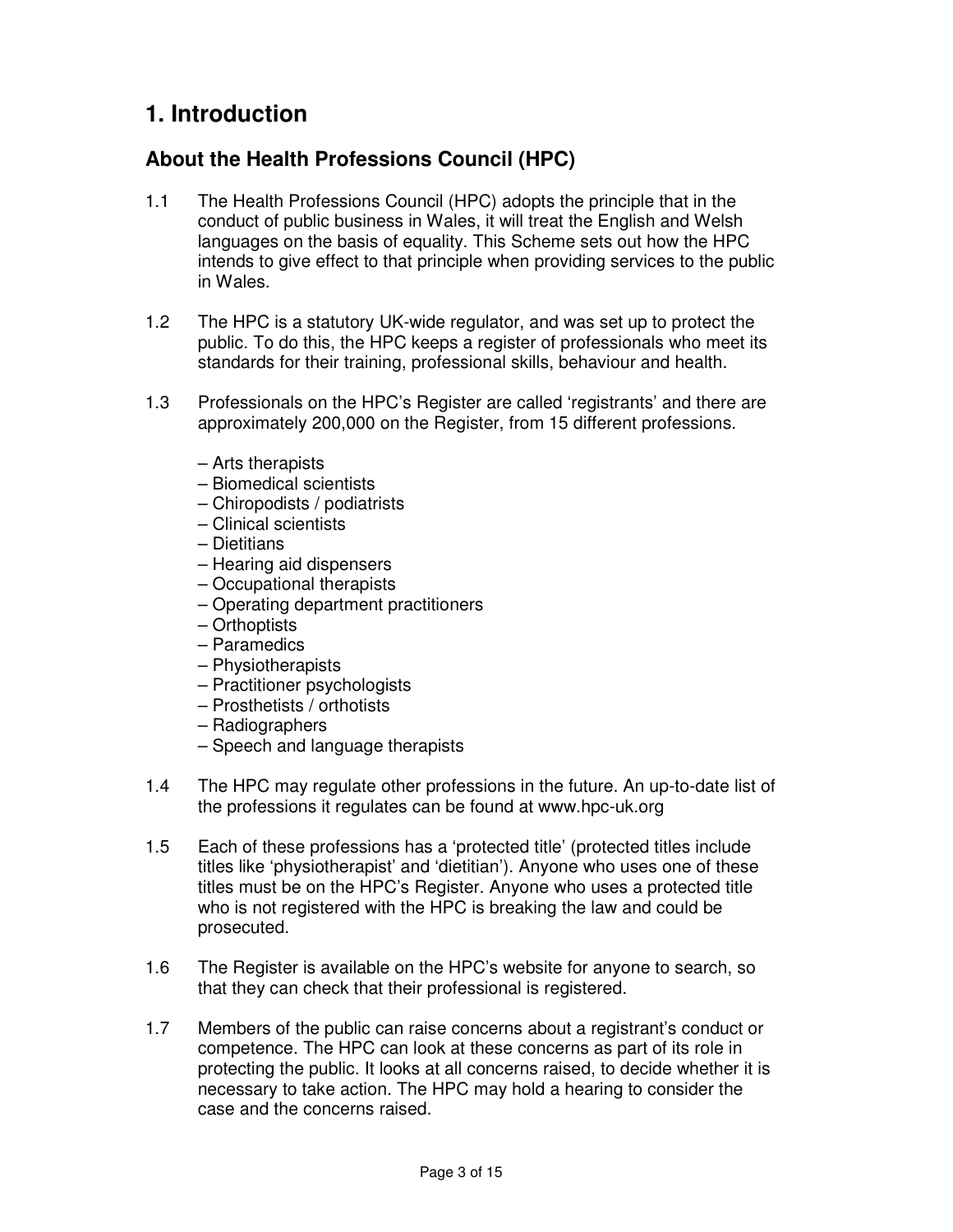1.8 The HPC is currently based at Park House, 184 Kennington Park Road, London, SE11 4BU and employs over 100 members of staff. It does not anticipate that it will have an office in Wales in the near future. However, the HPC intends to follow the Act as the HPC is a UK wide regulator.

#### **How we are run**

- 1.9 The HPC was created by a piece of legislation called the Health Professions Order 2001. This sets out its role and gives the HPC its legal power. The HPC has a Council which sets the strategy and policy, and makes sure that the HPC carries out its role.
- 1.10 Professionals must register with the HPC before they can use one of the protected titles for their profession. This means that even if they have completed a course in, for example, physiotherapy, they would still not be able to call themselves a 'physiotherapist' unless they were registered with the HPC.

### **Our role**

- 1.11 The HPC has four main functions. It:
	- sets standards which applicants and registrants must meet;
	- approves education programmes which meet its standards;
	- registers individuals who meet those standards; and
	- takes action against individuals on its Register who do not meet those standards.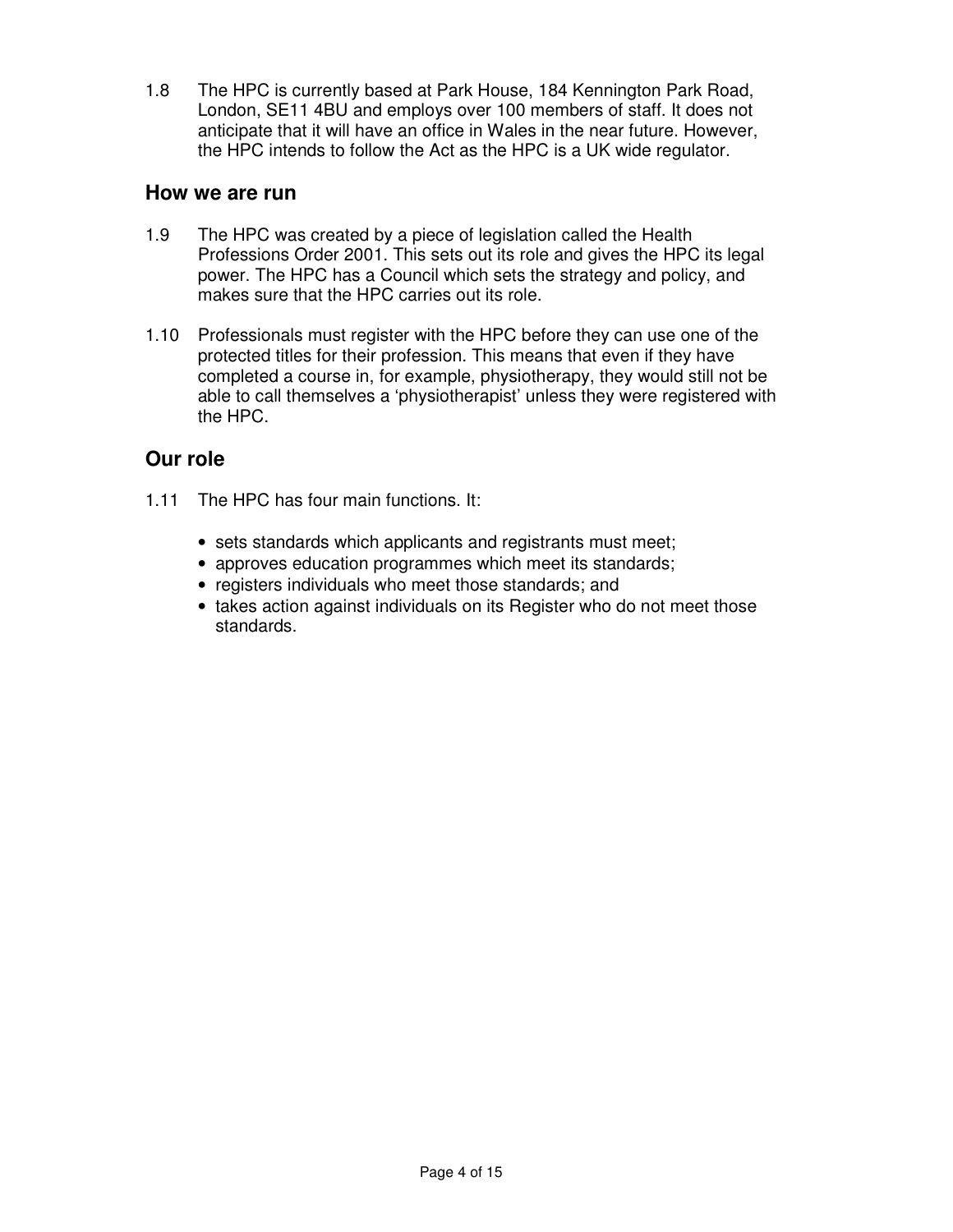### **2. Service planning and delivery**

2.1 The HPC acknowledges the importance of providing a service in the preferred language of the customer as part of a quality service and recognises the culture and linguistic needs of the Welsh speaking public. The HPC is fully committed to the principle that the English and Welsh languages will be treated on the basis of equality.

#### **New policies and initiatives**

- 2.2 An assessment will be made of the likely impact of any new policy or proposal on the Welsh Language Scheme. The ability of others to provide services in Welsh will also be considered.
- 2.3 In addition:
	- Employees involved in developing HPC policy will be made aware of the Welsh Language Scheme and our responsibilities under the Welsh Language Act 1993. Training will also familiarise them with the implementation, reporting and evaluation plans for the Scheme.
	- The Council will ensure that new policies and initiatives will be consistent with the Scheme and not undermine it.
	- The Council will oversee the formulation, implementation and on-going monitoring of the HPC Welsh Language Scheme.
- 2.4 The HPC will publish and distribute internal guidelines describing the measures necessary to implement the Scheme.
- 2.5 The HPC will consult with the Welsh Language Board in advance regarding proposals which will affect the Scheme.
- 2.6 The Scheme will not be altered without approval from the Welsh Language Board.

#### **Delivery of service**

2.7 The HPC is committed to the delivery of a bilingual service in accordance with the contents of the Scheme.

#### **The standards of service in Welsh**

2.8 The HPC is committed to providing an equally high service in Wales in both the Welsh and English languages. This will be stated on the HPC website and in key documents such as our annual report.

#### **Supporting measures**

2.9 HPC will include details of the standards of service with regard to providing a Welsh Language Service in its annual report and on its website.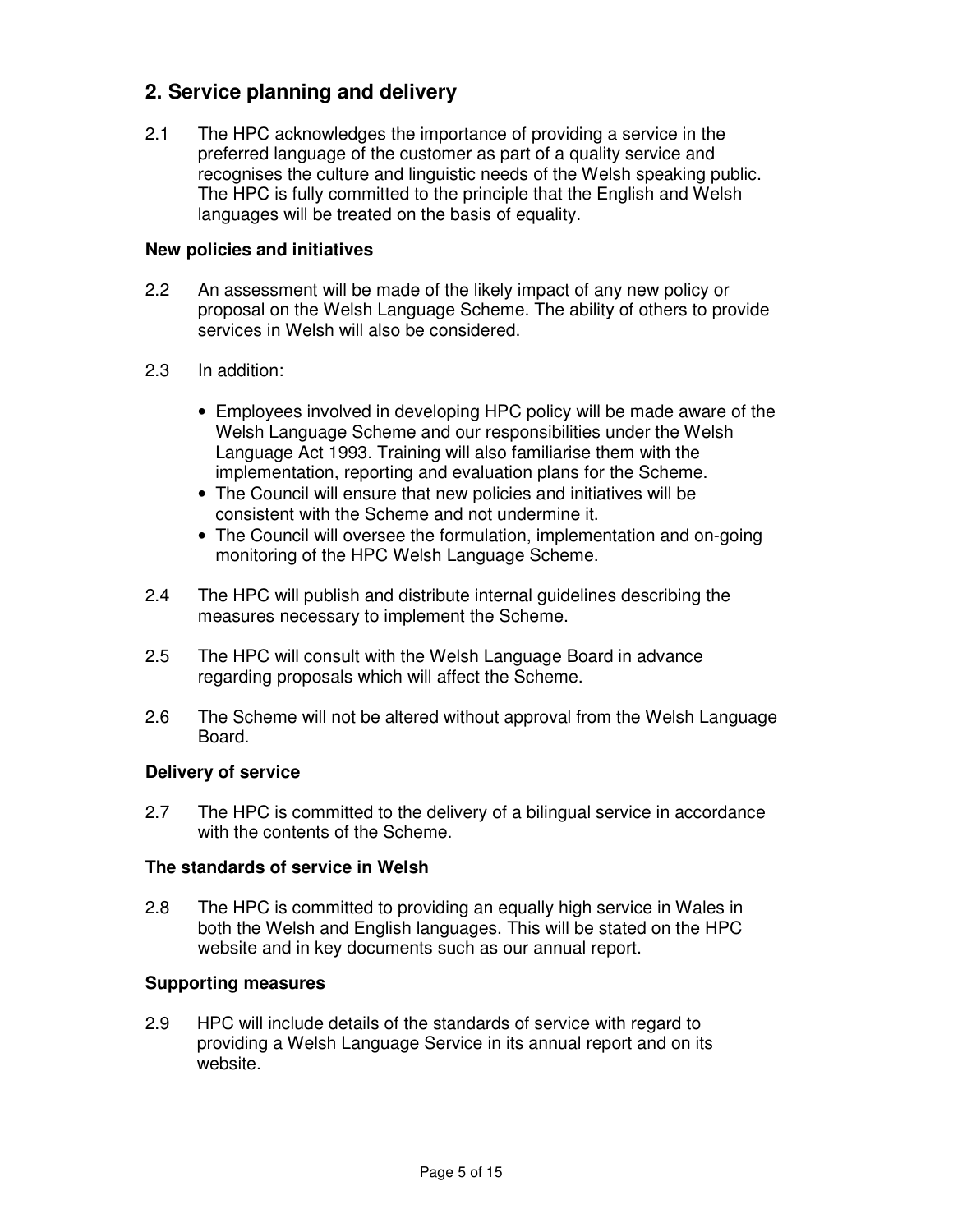### **3. Communicating with the Welsh speaking public**

3.1 The role of the Health Professions Council is to protect the health and well being of people using the services of its registrants across the UK.

#### **Public access to the HPC**

- 3.2 In delivering its services in accordance with the contents of the Scheme, the HPC will give priority to the areas of operation where contact with service users and the public is greatest.
- 3.3 The HPC is committed to offering services to the public in the language or format of their choice.
- 3.4 In order to achieve this, the HPC will:
	- establish the language of choice of the stakeholder at an early stage;
	- arrange for services to be provided directly or through interpretation in the language of choice;
	- ensure that all HPC employees are aware of the HPC's Welsh Language Scheme and how communication in Welsh will be handled and by whom; and
	- publicise clearly the availability of services in Welsh.
- 3.5 The following section deals with specific examples of where the Scheme would be implemented.

#### **Written and telephone communication**

- 3.6 The HPC is committed to being able to deal with written enquiries in either Welsh or English. This will be stated clearly on any communications intended for distribution or use in Wales. The phrase 'Correspondence is welcome in English or Welsh/Gallwch ohebu yn Gymraeg neu Saesneg' will be included at the foot of headed notepaper and email signatures. Letters or emails in Welsh will be answered with a signed reply in Welsh and within the same service levels as correspondence in English.
- 3.7 For correspondence received in English, HPC will automatically reply in English unless otherwise requested.
- 3.8 For written communications sent to more than one member of the public, where that written communication is sent to individuals in Wales, then this information will be provided in both English and Welsh.
- 3.9 As the HPC's office is in London, the HPC has no Welsh speaking employees at present. It therefore cannot deal with Welsh language calls at the moment. The HPC will offer the caller the option of continuing the call in English or of putting the query in writing.
- 3.10 The HPC will publish guidelines on dealing with written and telephone communications in Welsh, and ensure that all employees are aware of the relevant protocol.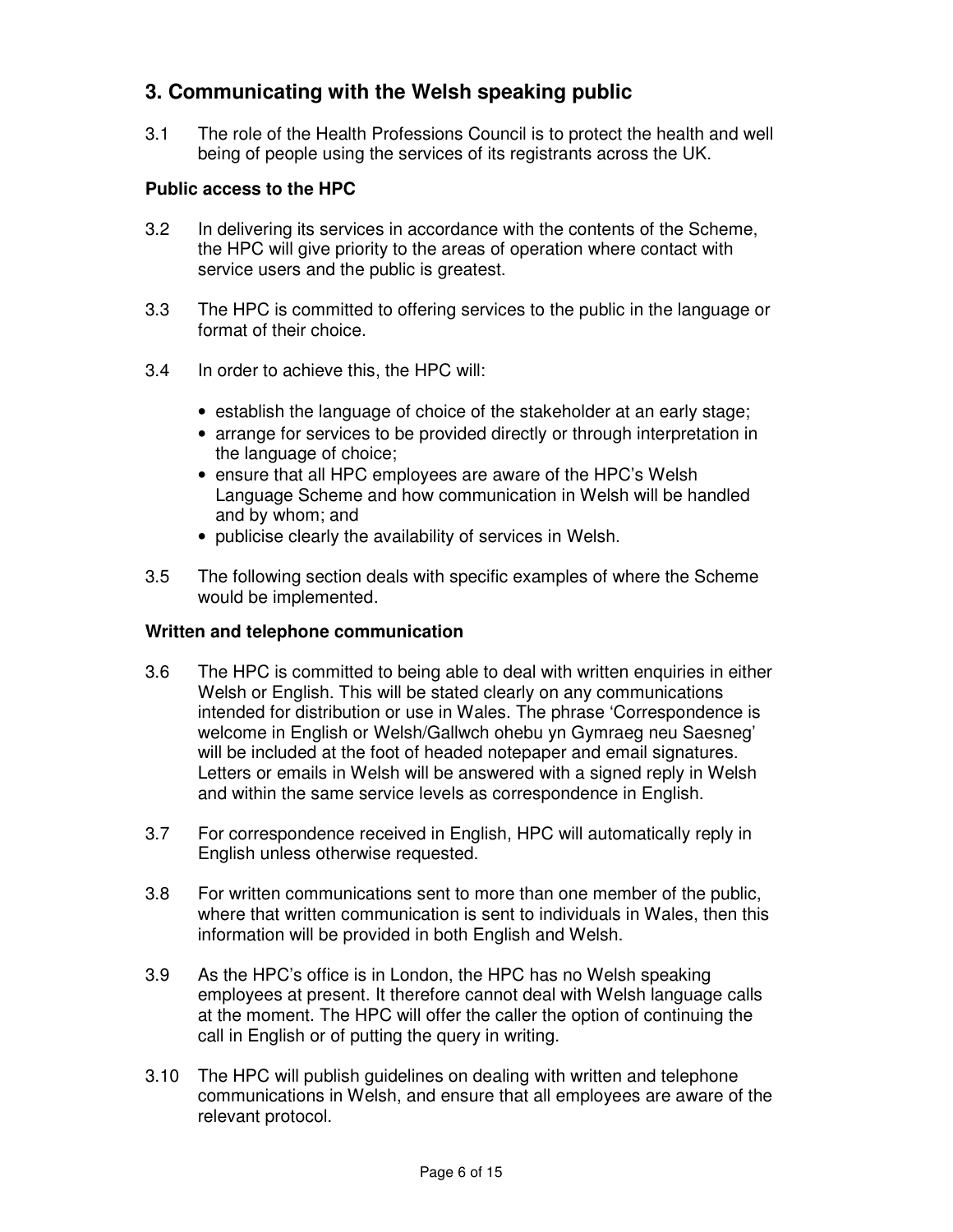3.11 The HPC will monitor the demand for provision to ensure that the option of being able to receive and deal with calls in Welsh from the outset will be considered.

#### **Public meetings**

- 3.12 Notices of public meetings in Wales will be bilingual. Such notices will make it clear that the public will be welcome to speak in Welsh or English. All public meetings in Wales will have Welsh/English interpreters present to allow for the asking and answering of questions in either language. For fitness to practise proceedings held in Wales, please see the separate section below.
- 3.13 The HPC will provide guidance for the chair of the meeting on offering a choice of language.
- 3.14 Papers and agendas will be produced bilingually for public meetings held in Wales. The HPC will also use public facing exhibition stand materials and display materials in Welsh and English or bilingually.

#### **Translation**

3.15 The HPC already uses Welsh language translators to ensure a high quality of service to our Welsh speakers. The HPC gives a commitment to continue doing so.

#### **HPC website**

- 3.16 The HPC publishes Welsh pages that explain the key functions of the HPC and how to complain on our website which are easily accessed from the front page. These are:
	- What is the HPC?
	- Information about the professions we regulate.
	- How to raise a concern.
- 3.17 Press releases where specific to a Welsh audience will be made available via the website press room in Welsh.
- 3.18 Welsh translations of HPC publications are published on the website.
- 3.19 We are committed to increasing the bilingual provision and accessibility of our website and will continually revise and update content to this purpose.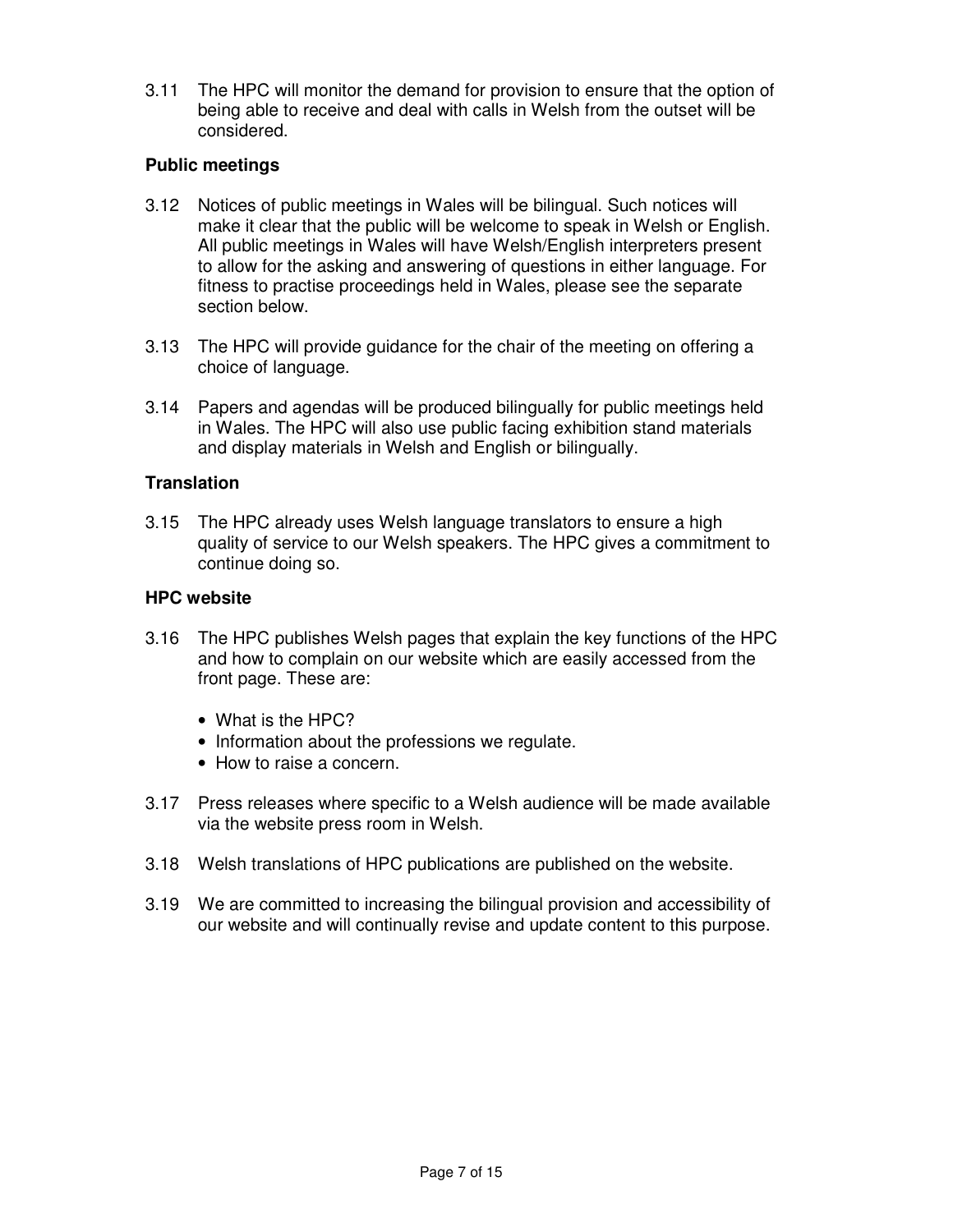### **4. The organisation's public face**

### **Corporate identity**

4.1 The government has recently indicated that the HPC's name will change once it takes responsibility for regulating social workers in England. The HPC will develop a bilingual corporate identity once its new name is known, in line with the organisation's rebranding.

#### **Publications**

- 4.2 The HPC issues publications for a variety of purposes. The following will be available in both Welsh and English:
	- Press releases (where these relate to specific issues in Wales)
	- Who regulates health professionals? (leaflet about health regulation)
	- How to raise a concern

Any future publications and information for the public will be published bilingually in Welsh and English.

- 4.3 Standards, guidance and other technical or specialised material aimed at professionals and not directly at the public will be in English. However, a translation will be available on request.
- 4.4 All new publications which need to be presented bilingually in Welsh and English will be presented in a single bilingual publication.
- 4.5 All HPC documents are available free of charge. However, if in the future there is a cost attached to a publication, the English and Welsh copies or the bilingual copies of the publication will be the same price.

#### **Press notices**

- 4.6 The HPC will issue bilingual press releases and statements to the media in Wales where they relate to Wales issues. Translations at press conferences in Wales will be provided for journalists.
- 4.7 There may be times when it is not possible to organise translation of an urgent press release before issuing it, where this occurs a translation will be arranged as soon as possible.

#### **Public advertising**

- 4.8 The HPC will conduct public advertising and publicity campaigns in Wales in a way that treats the two languages on a basis of equality. Specifically the HPC will ensure advertising specific to Wales is produced bilingually in the following media:
	- Public transport advertising (where the public transport is exclusive to Wales)
	- Billboard advertising (where the billboard site is in Wales)
	- Magazine/newspaper advertising (where the publication is intended for a Welsh audience only or is a Welsh edition)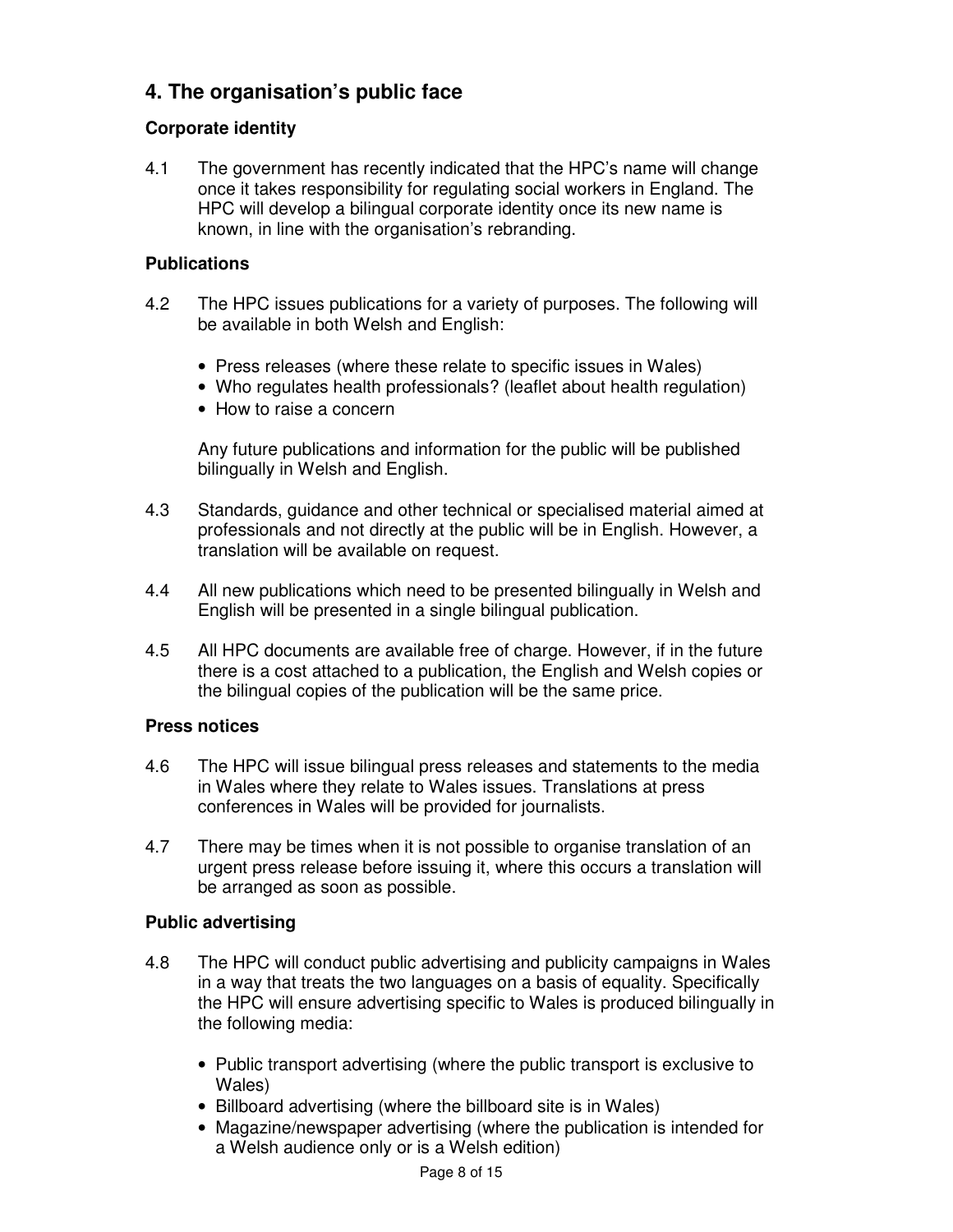4.9 The HPC will ensure any public advertising produced for Wales conforms to the guidance produced by the Welsh Language Board.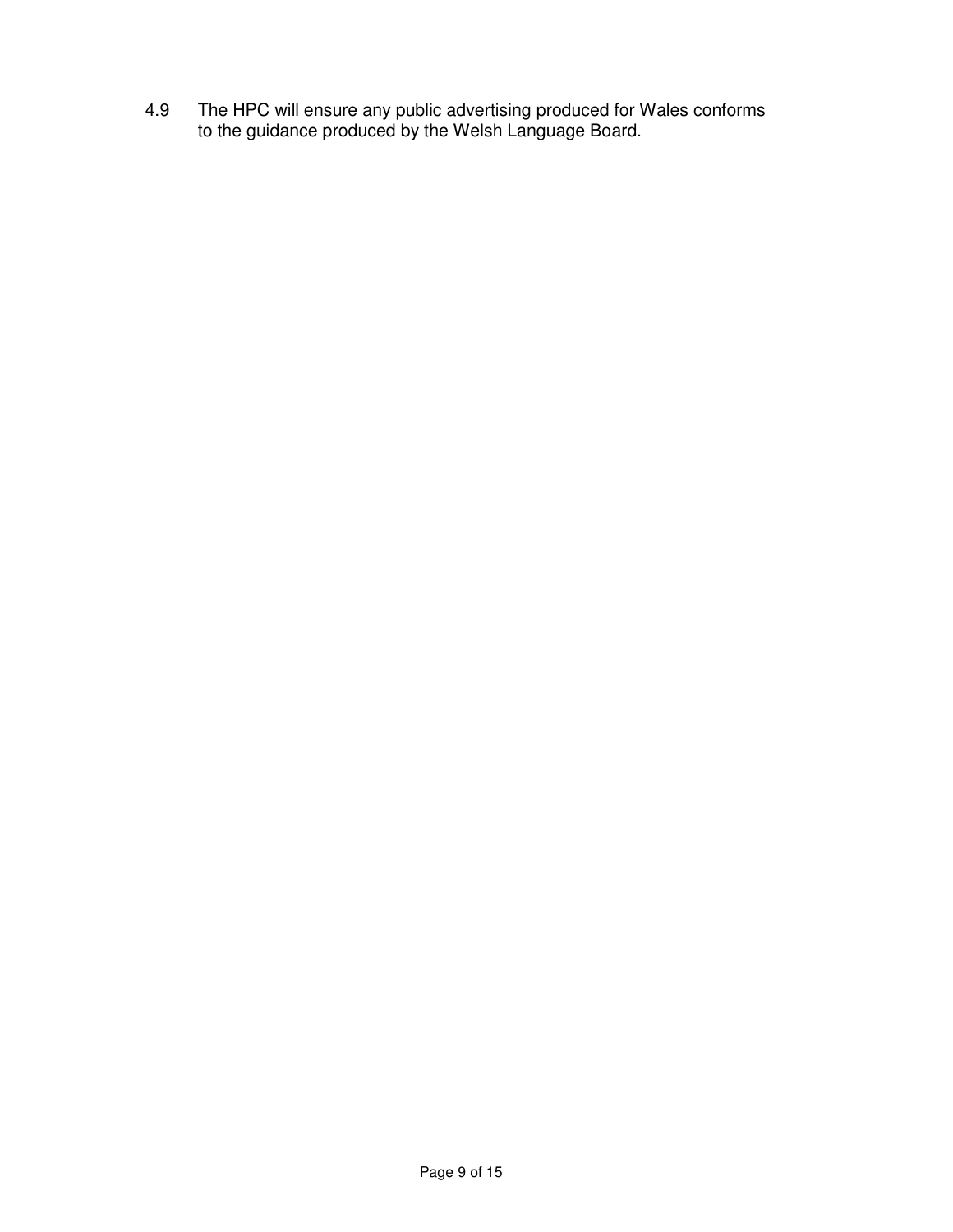### **5. Fitness to practise**

- 5.1 The HPC's fitness to practise proceedings are a key part of its role in protecting the public. This section sets out the Health Professions Council's support for the principle in the Welsh Language Act 1993 that, in the administration of justice in Wales, the English and Welsh languages should be treated on the basis of equality.
- 5.2 It should be noted that the arrangements set out in this Scheme only apply to fitness to practise and appeal proceedings which take place in Wales.

#### **Background**

- 5.3 Article 22(7) of the Health Professions Order 2001 provides that fitness to practise hearings and related preliminary meetings must take place in the UK country in which the registrant is situated. Consequently, if a registrant's registered address is in Wales, then any hearing or preliminary meeting must take place in Wales. In addition, a hearing of a registration appeal must also take place in Wales if the appellant resides there.
- 5.4 Fitness to practise hearings are heard by a panel of three people which includes registrant and lay members. When making decisions about the make up of panels it is important that one member of the panel is from the same profession as the registrant. Some of these professions are relatively small in size. It is therefore important that the HPC is given notice when registrants or complainants wish to conduct a hearing in Welsh so that the appropriate arrangements can be made.
- 5.5 This Scheme sets out the arrangements which HPC has established to ensure that the principle enshrined in the Welsh Language Act 1993 is honoured and proceedings in Welsh are conducted fairly and managed effectively.

#### **Case management**

- 5.6 In order to ensure that the appropriate support is available for the conduct of proceedings in Welsh, the parties or those representing them will be encouraged to inform the Council as soon as possible of their wish to use the Welsh language.
- 5.7 When it is possible that Welsh may be used by any party or witness or in any document which may be placed before the panel, the parties or their representatives will be encouraged to tell the HPC of that fact as soon as possible so that appropriate arrangements can be made for the management of the case.
- 5.8 The provision of this information should not be delayed because a party does not have definitive information or details about the use of Welsh in the proceedings.
- 5.9 An indication at the earliest stage that Welsh may be used in the proceedings will help in managing the case more effectively. However, once more detailed information becomes available it should be passed on to the Council. This includes details of: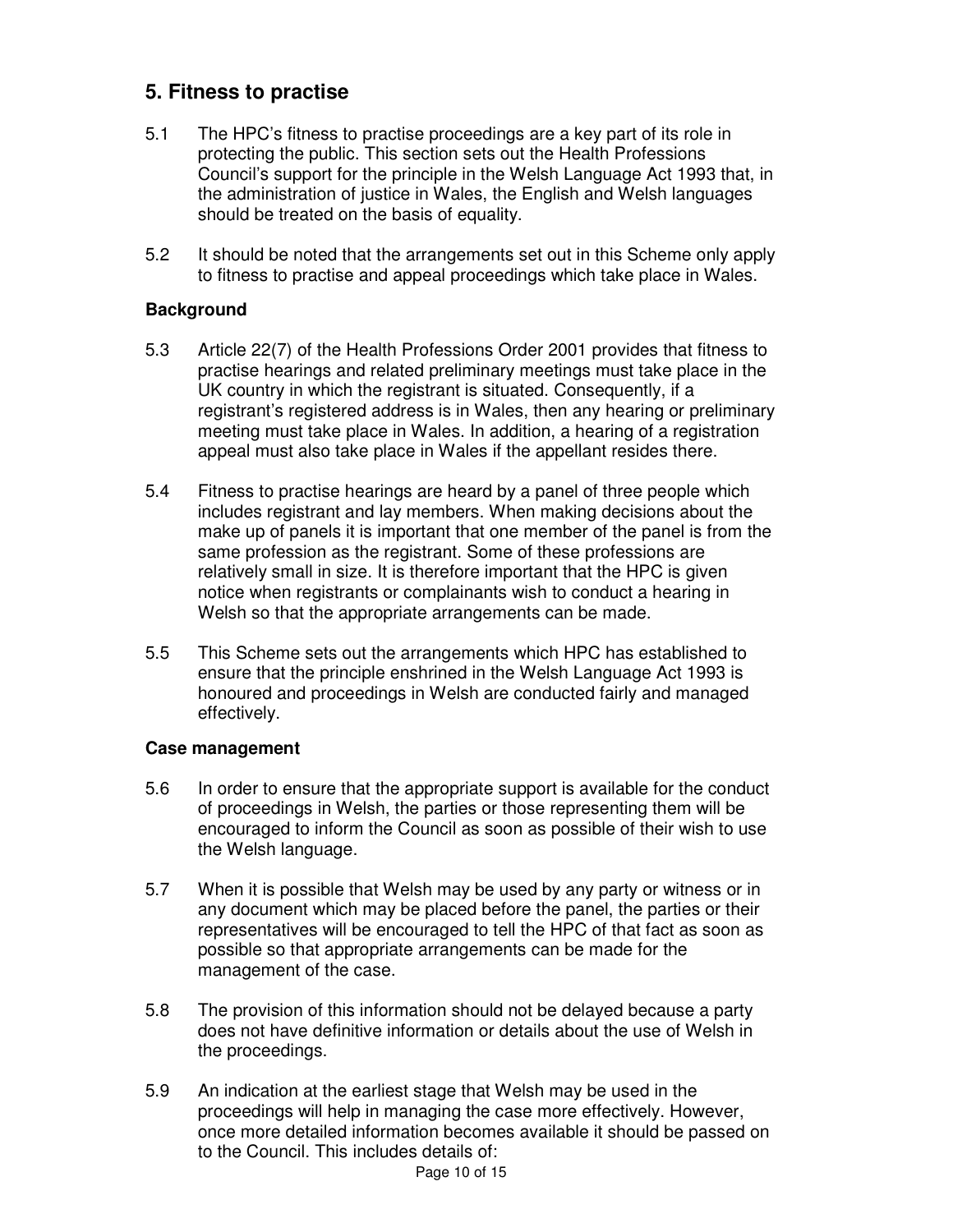- any person wishing to give oral evidence in Welsh; and
- any documents or records in Welsh which that party expects to use.

#### **Preliminary meetings**

- 5.10 At any preliminary meeting which it holds, the Panel will take the opportunity to consider whether it should give directions for the management of the case. This includes offering a choice of language to the parties or representatives.
- 5.11 To assist the panel, the parties or their representatives should draw attention to the possibility of Welsh being used in the proceedings, even where this information has already been provided to the HPC.
- 5.12 In any case where a party has already informed the HPC that Welsh may be used in the proceedings, wherever possible, this should be confirmed or not (as the case may be) at the preliminary meeting.

#### **Interpreters**

5.13 If an interpreter is needed to translate evidence from English to Welsh or from Welsh to English, the panel will appoint an interpreter. Wherever possible, and unless the nature of the case calls for some other form of linguistic expertise, interpreters will be drawn from the list of interpreters approved by the Courts.

#### **Oaths and affirmations**

5.14 When witnesses are called during hearings, the hearings officer administering the oath or affirmation will inform them that they may choose to be sworn or affirm in Welsh or English.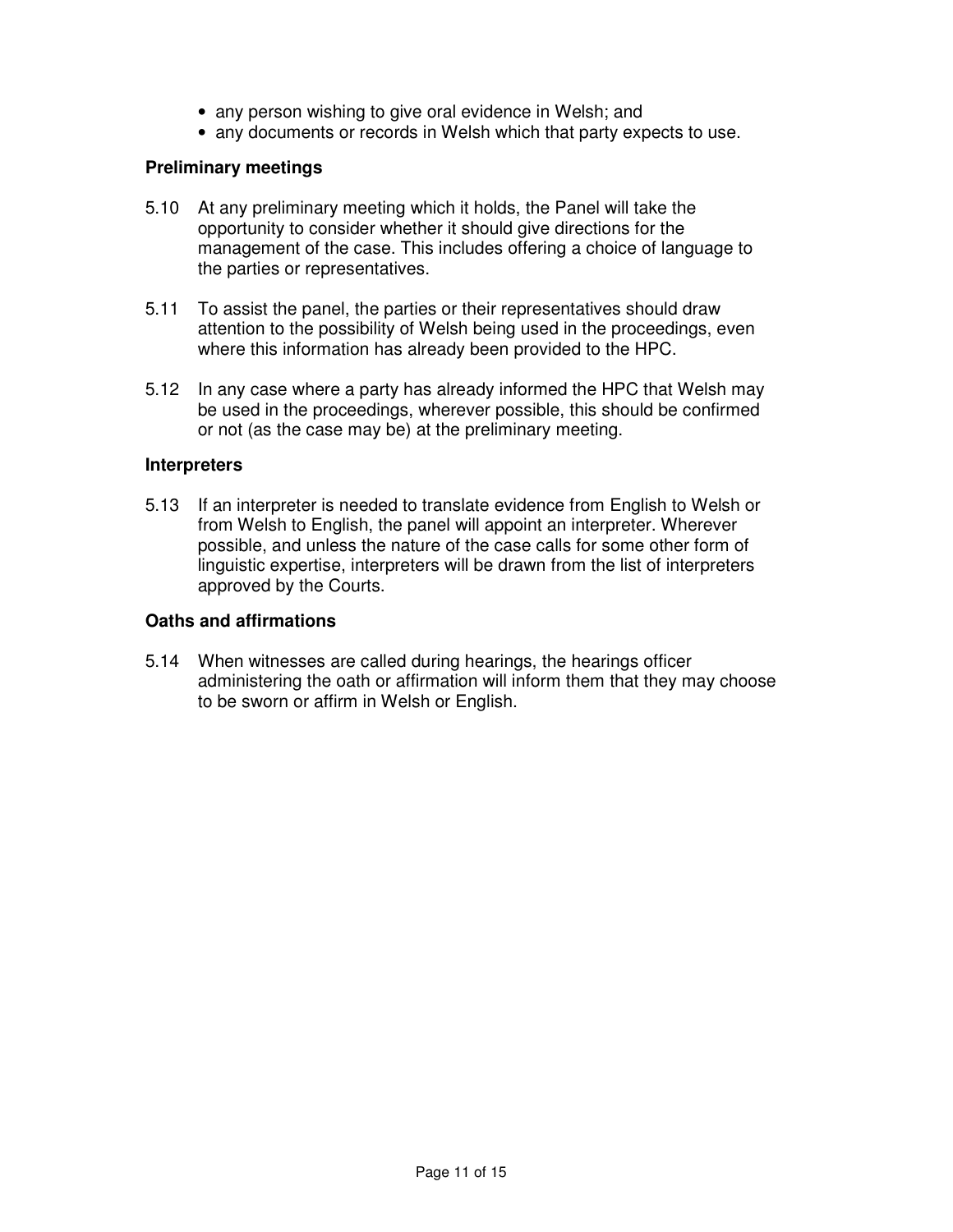### **6. Implementing and monitoring the Scheme**

#### **Employees and their responsibility**

- 6.1 Whilst ultimate responsibility for the provision of services in Welsh rests with the Chief Executive, the Policy Manager will oversee the day-to-day implementation of the Scheme.
- 6.2 The Policy Manager, supported by the Equality and Diversity working group, will ensure that those involved with recruitment and training are made aware of their obligations under the Welsh Language Scheme.
- 6.3 All managers have a responsibility to implement those aspects of the Scheme which are relevant to their departments.
- 6.4 To ensure the effectiveness of our Welsh Language Scheme, employees will be advised of the requirements of our Scheme and the implications it will have on day-to-day activities.

#### **Vocational training in Welsh**

6.5 Any person interacting with the public and wishing to learn Welsh will be encouraged and supported to do so by the HPC in the context of their overall goals and objectives and those of the organisation.

#### **Recruitment in Wales**

- 6.6 The HPC will identify if there are any posts where the ability to speak Welsh is essential or desirable and identify the level of proficiency required. This will be reflected in job descriptions and person specifications accordingly.
- 6.7 When recruiting employees where fluent Welsh is an essential requirement recruitment adverts will be in Welsh only. Where the requirement is desirable, recruitment adverts appearing in the national press and in the Welsh press will be bilingual.

#### **Third party contractors**

- 6.8 All third party contractors will be made aware of the HPC's Welsh Language Scheme and any specific obligations. Where the work will involve communicating in Wales, any third party contract will include reference to the HPC's Welsh Language Scheme, and specify the service in Welsh that is required. Particular attention will be drawn to the relevant parts of the Scheme they will be expected to implement.
- 6.10 Performance against contract will be monitored against compliance.

#### **Timescales and targets**

6.11 Timescales and targets for implementing our Scheme are identified in our action plan (Appendix A).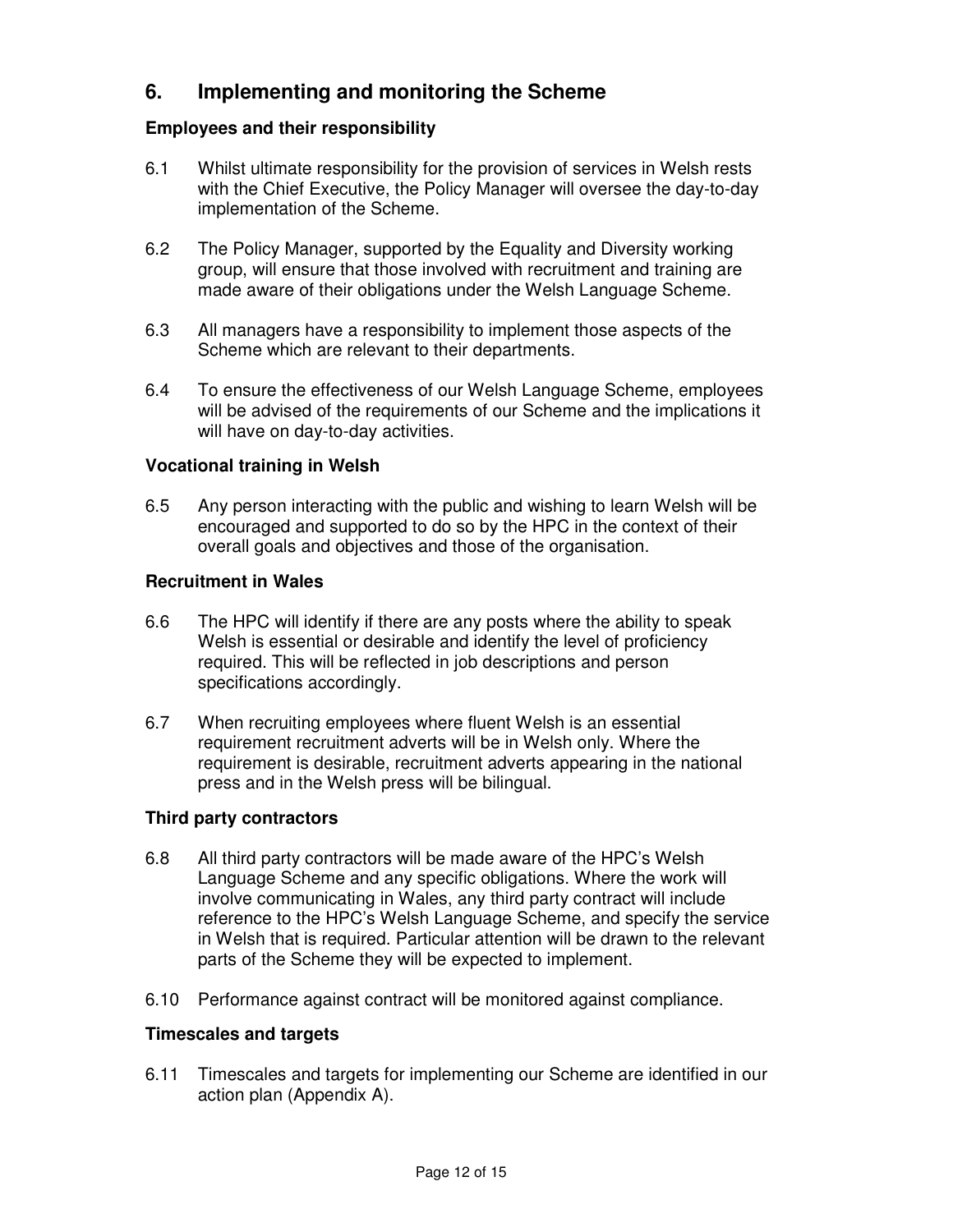#### **Monitoring the Scheme**

- 6.12 HPC will prepare internal progress reports regarding the implementation of the Scheme and submit them to the monitoring group (the HPC Council) annually.
- 6.13 The HPC will receive an annual compliance report that will:
	- measure whether the HPC is complying with the Scheme;
	- measure if the Scheme is being appropriately managed;
	- analyse its performance on a departmental and corporate basis, in order to ensure consistency;
	- assess and consider key themes in scheme implementation; and
	- recognise any fundamental weakness and set up an action plan which will include a timetable to deal with them.
- 6.14 A copy of this report will be sent to the Welsh Language Board on an annual basis. In the third year of the Scheme's implementation the HPC will prepare a comprehensive evaluation report that will assess and evaluate performance in implementing the scheme since its inception. This report will:
	- provide an overview and thematic analysis of compliance and performance over the first three years of the Scheme( from two perspectives, service delivery and Scheme management); and
	- outline priorities for the following three years, together with a revised timetable for implementing the measures in the Scheme.
- 6.15 After the priorities for the next three years have been identified and a revised timetable produced, the HPC will revise and update the Welsh Language Scheme.
- 6.15 A summary report will be posted on the HPC website.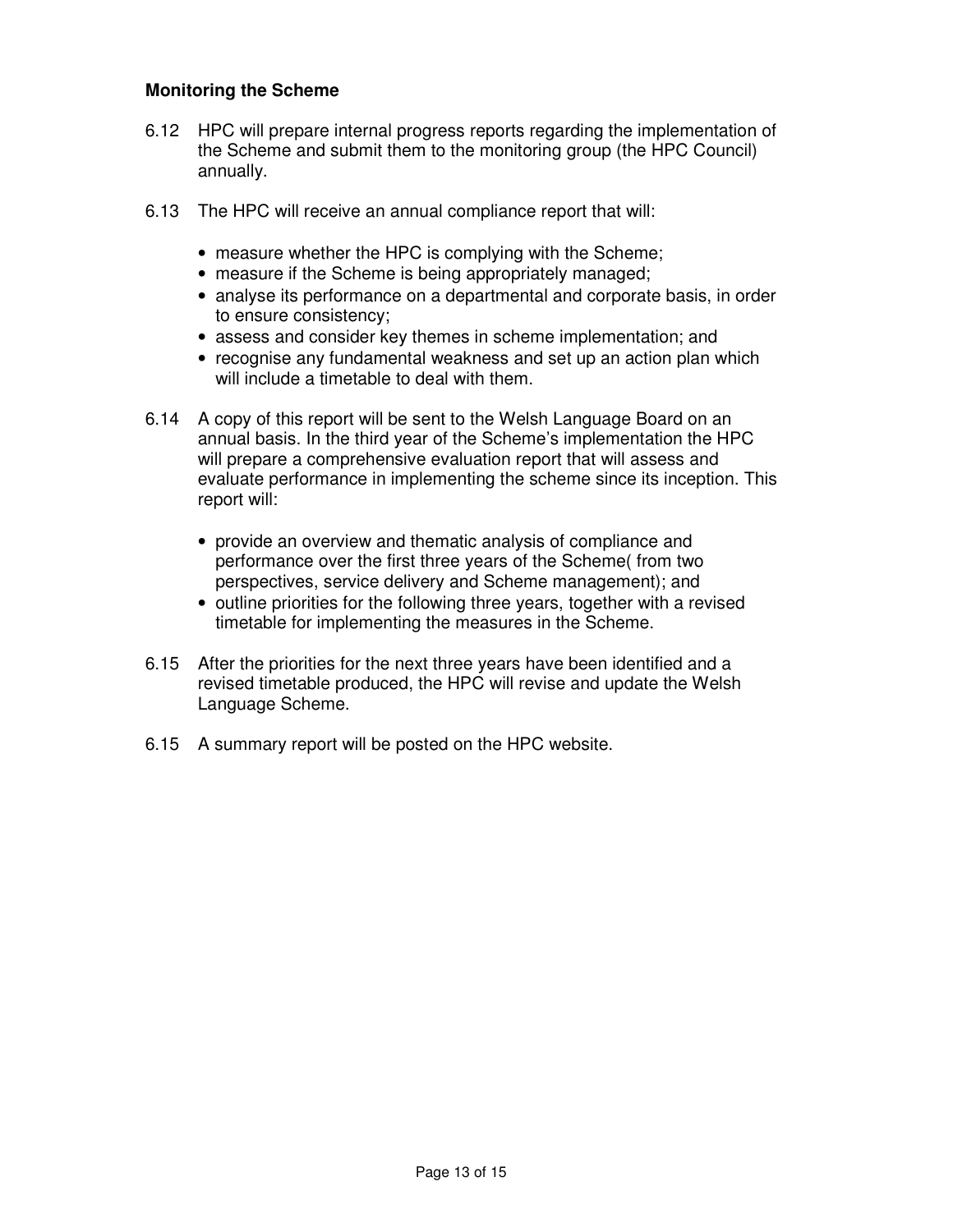### **7. Publication of the Scheme**

- 7.1 The HPC will publicise its Welsh Language Scheme to the public and other stakeholders by:
	- posting on the HPC website;
	- issuing a Press release (bilingual); and
	- making all relevant stakeholder groups such as professional bodies, employers and patient associations aware of the Scheme.

#### **Improving the Scheme**

- 7.2 The HPC welcomes improvements to the Scheme. All comments or suggestions should be addressed to the Policy and Standards Department (Welsh Language Scheme) and will be considered as part of the monitoring process.
- 7.3 All complaints regarding the implementation of the Scheme will be investigated and the action taken will be highlighted in the annual reports and financial statements published by Council. Complaints will be received in Welsh and in English and will be dealt with in the same timescale.
- 7.4 Complaints can be sent to the following address:

 Customer Services Manager Health Professions Council 184 Kennington Park Road London SE11 4BU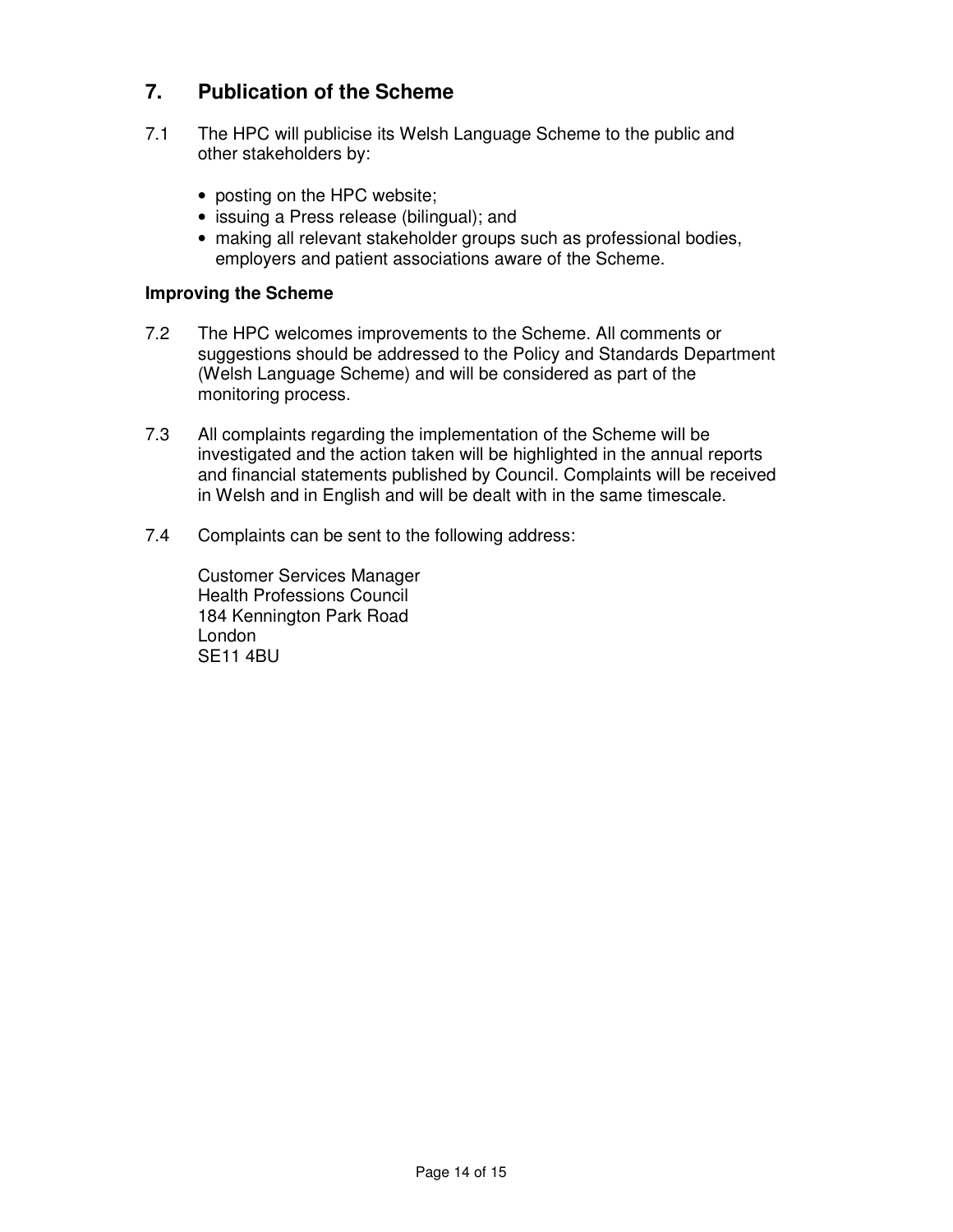# **Appendix 1: Implementation plan**

The timelines given in this implementation plan are based on quarters of the financial year (indicated by Q and then the relevant quarter).

|                |                                                                                                   | Timeline                               | Lead                                                              |
|----------------|---------------------------------------------------------------------------------------------------|----------------------------------------|-------------------------------------------------------------------|
| $\mathbf{1}$   | Consult on Welsh Language Scheme for<br>12 weeks.                                                 | Q3 2010                                | <b>Policy Manager</b>                                             |
| $\overline{2}$ | Welsh Language Scheme approved by<br>Council                                                      | Q4 2010                                | Policy Manager                                                    |
| 3              | Welsh Language Scheme approved by<br>Welsh Language Board                                         | Q2 2011                                | Policy Manager                                                    |
| $\overline{4}$ | Publish final Scheme on HPC website in<br>the Welsh section                                       | Q2 2011                                | <b>Policy Manager</b><br>and Web Manager                          |
| 5              | Deliver training to all employees on the<br>Scheme                                                | Q1 2011                                | <b>Policy Manager</b>                                             |
| 6              | Ensure that organisational policies reflect<br>our commitments under the Welsh<br>Language Scheme | From Q <sub>2</sub><br>2011<br>onwards | Policy Manager<br>with Equality and<br>Diversity working<br>group |
| $\overline{7}$ | Include the Welsh Language Scheme in<br>employees induction plans                                 | Q3 2011                                | <b>Policy Manager</b><br>and HR Director                          |
| 8              | Work with the Welsh translation agency on<br>standards for translating press releases             | Q3 2011                                | <b>Press and Public</b><br><b>Relations Manager</b>               |
| 9              | Production of bilingual display and public<br>information materials                               | Q3 2011<br>onwards                     | Communications<br>Director to oversee                             |
| 10             | Issue Welsh press releases                                                                        | Q3 2011<br>onwards                     | <b>Press and Public</b><br><b>Relations Manager</b>               |
| 11             | Update Welsh language section of the<br><b>HPC</b> website                                        | Q3 2011<br>onwards                     | Web Manager                                                       |
| 12             | Assess and evaluate performance in<br>delivering the Scheme. Provide annual<br>updates.           | Q3 2012                                | Policy Manager<br>with Equality and<br>Diversity working<br>group |
| 13             | Review and update the Scheme as part of<br>a 3 year review                                        | Q3 2014                                | Policy Manager<br>with Equality and<br>Diversity working<br>group |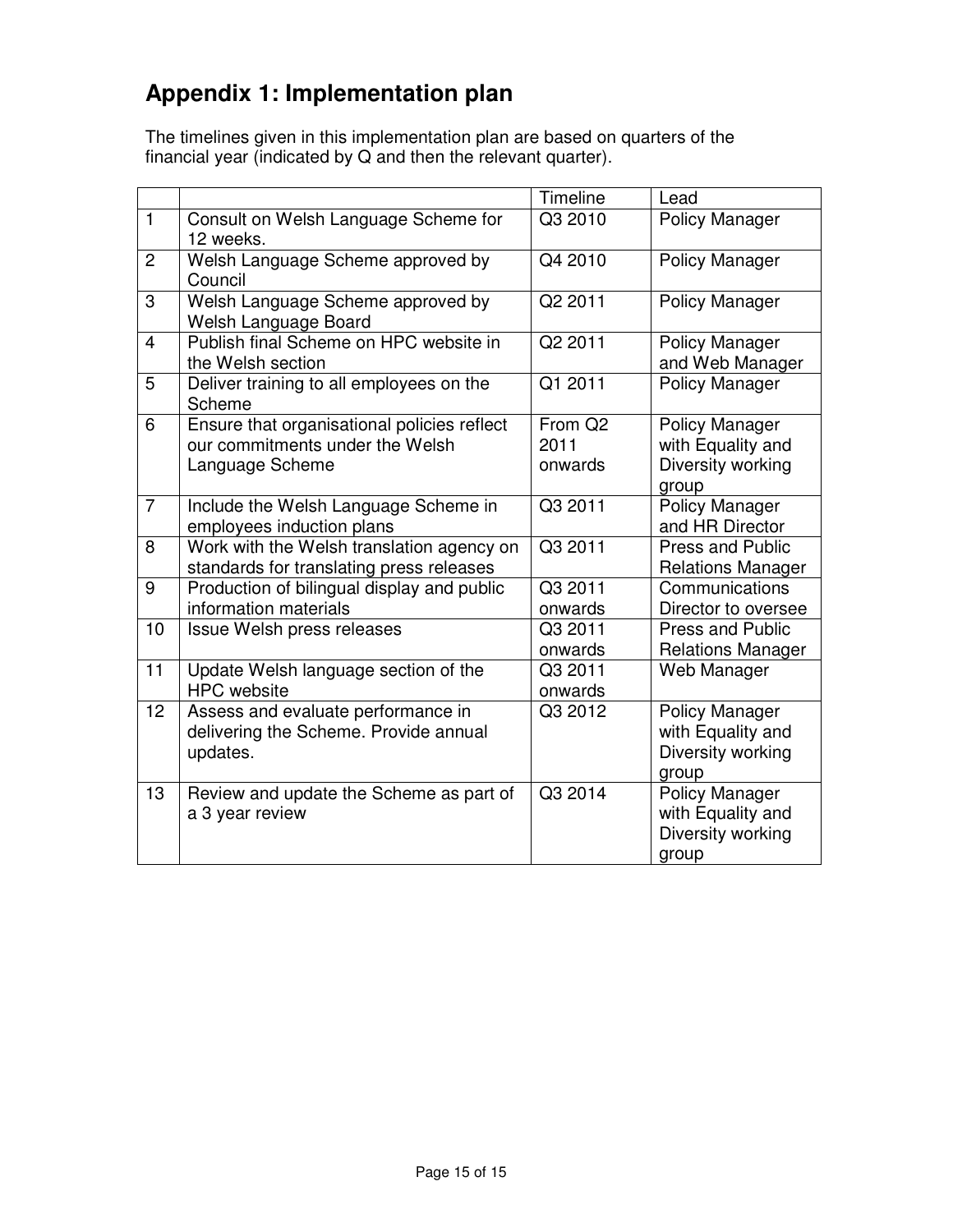



## **Y Cyngor Proffesiynau Iechyd**

**Gynllun Iaith Gymraeg a baratowyd o dan Ddeddf yr Iaith Gymraeg 1993**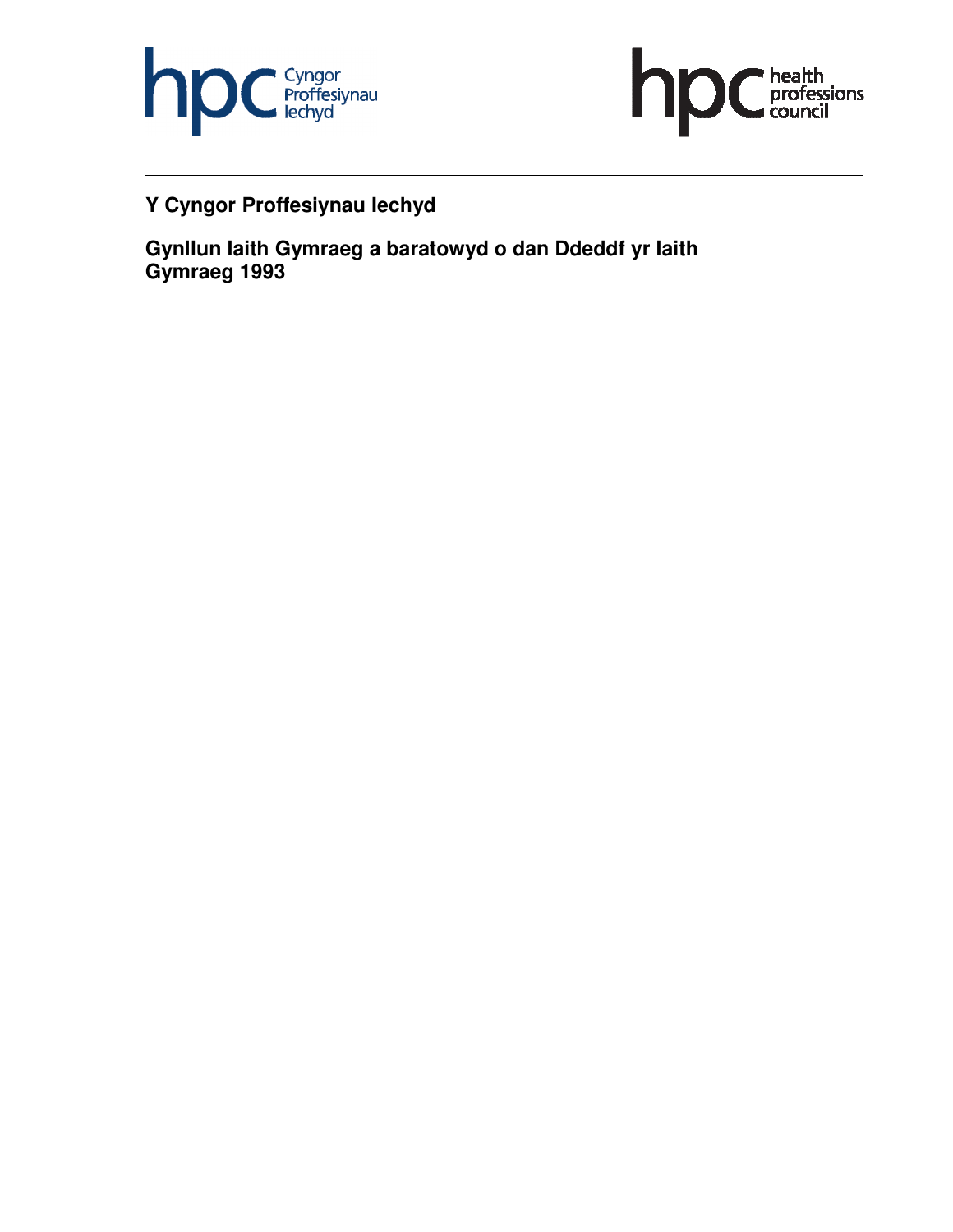### **Cynllun Iaith Gymraeg y Cyngor Proffesiynau Iechyd**

Cafodd Cynllun Iaith Gymraeg y Cyngor Proffesiynau Iechyd ei gymeradwyo gan Fwrdd yr Iaith Gymraeg o dan Adran 14 (1) o Ddeddf yr Iaith Gymraeg 1993 ar 2 Medi 2011.

Egwyddor cydraddoldeb

Mae'r Cyngor Proffesiynau Iechyd wedi ymrwymo i gyflawni ei rwymedigaethau o dan Ddeddf yr Iaith Gymraeg 1993.

Mae Cyngor Proffesiynau Iechyd wedi mabwysiadu'r egwyddor y bydd yn trin y Gymraeg a'r Saesneg yn gyfartal wrth ymgymryd â busnes cyhoeddus yng Nghymru.

Mae'r cynllun hwn yn nodi sut y bydd y Cyngor Proffesiynau Iechyd yn gweithredu'r egwyddor honno wrth ddarparu gwasanaethau i'r cyhoedd yng Nghymru.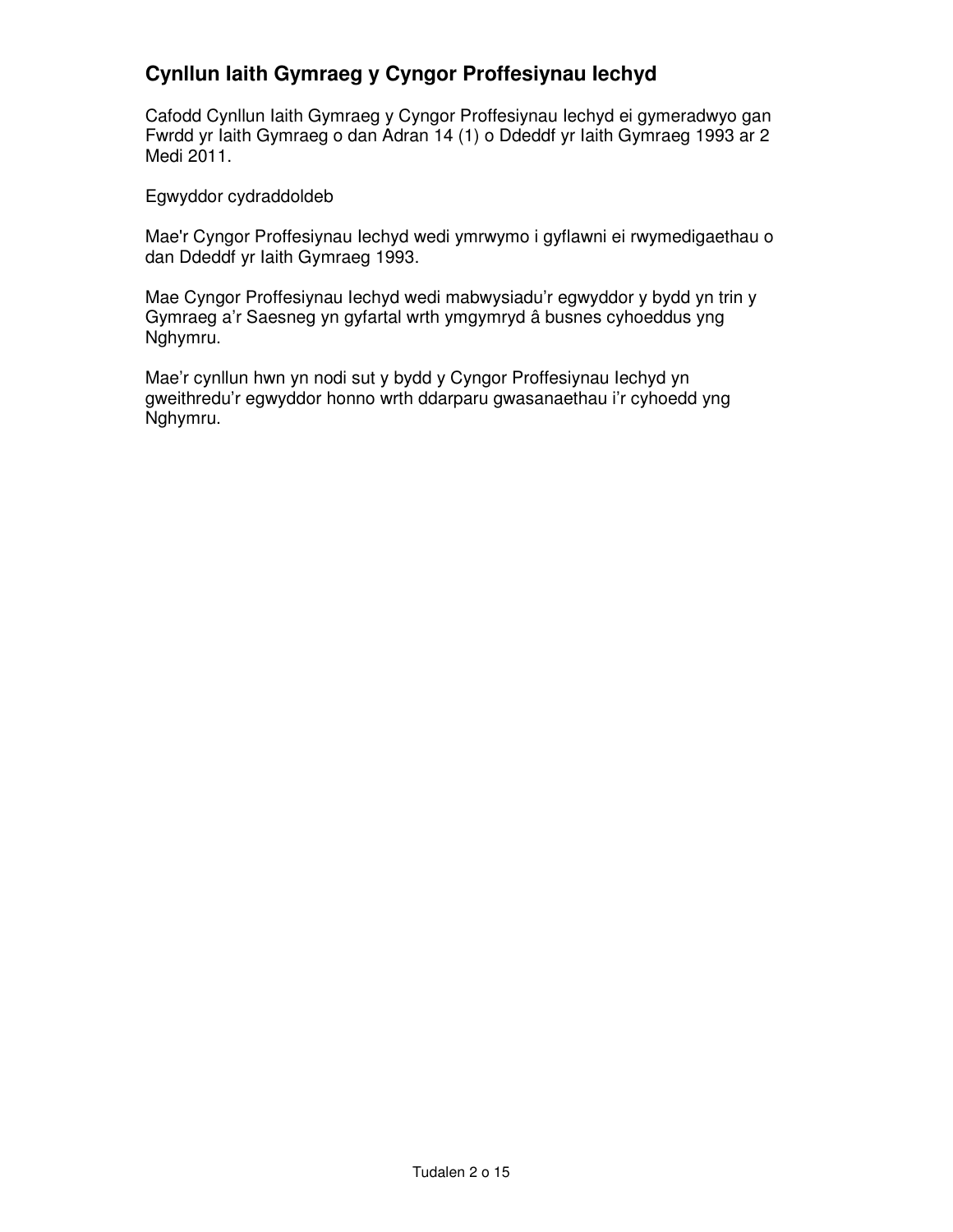# **1. Cyflwyniad**

### **Ynghylch Y Cyngor Proffesiynau Iechyd (HPC)**

- 1.1 Mae Cyngor Proffesiynau Iechyd (HPC) yn mabwysiadu'r egwyddor y bydd yn trin y Gymraeg a'r Saesneg yn gyfartal wrth ymgymryd â busnes cyhoeddus yng Nghymru. Mae'r cynllun hwn yn nodi sut y bydd yr HPC yn gweithredu'r egwyddor honno wrth ddarparu gwasanaethau i'r cyhoedd yng Nghymru.
- 1.2 Mae'r HPC yn rheolydd statudol ar draws y Deyrnas Unedig, ac fe'i sefydlwyd i amddiffyn y cyhoedd. Er mwyn gwneud hyn, mae'r Cyngor Proffesiynau Iechyd yn cadw cofrestr o weithwyr proffesiynol sy'n bodloni ei safonau o ran eu hyfforddiant, eu sgiliau, eu hymddygiad proffesiynol a'u hiechyd.
- 1.3 Gelwir gweithwyr proffesiynol ar Gofrestr yr HPC yn 'gofrestreion' ac mae tua 200,000 ar y Gofrestr, o 15 o broffesiynau gwahanol.
	- Therapyddion celfyddydau
	- Gwyddonwyr biofeddygol
	- Ciropodyddion / podiatryddion
	- Gwyddonwyr clinigol
	- Dietegwyr
	- Dosbarthwyr cymhorthion clyw
	- Therapyddion galwedigaethol
	- Ymarferwyr adrannau llawfeddygol
	- Orthoptwyr
	- Parafeddygon
	- Ffisiotherapyddion
	- Ymarferwyr seicolegwyr
	- Prosthetegwyr / orthotegwyr
	- Radiograffyddion
	- Therapyddion lleferydd ac iaith
- 1.4 Mae'n bosibl y bydd yr HPC yn rheoleiddio proffesiynau eraill yn y dyfodol. Gellir cael rhestr gyfredol o'r proffesiynau y mae'n eu rheoleiddio ar www.hpc-uk.org
- 1.5 Mae gan bob un o'r proffesiynau hyn 'deitl a ddiogelir' (mae teitlau a ddiogelir yn cynnwys teitlau fel 'ffisiotherapydd' a 'deietegydd'). Rhaid i unrhyw un sy'n defnyddio un o'r teitlau hyn fod ar y Gofrestr HPC. Mae unrhyw un sy'n defnyddio teitl a ddiogelir ond sydd heb gofrestru gyda'r Cyngor Proffesiynau Iechyd yn torri'r gyfraith a gallai gael ei erlyn.
- 1.6 Mae'r Gofrestr ar gael i unrhyw un ei chwilio ar wefan yr HPC, fel y gall wirio bod eu gweithiwr proffesiynol wedi'i gofrestru.
- 1.7 Gall aelodau o'r cyhoedd fynegi pryderon am ymddygiad neu gymhwysedd cofrestrai. Gall y Cyngor Proffesiynau Iechyd edrych ar y pryderon hyn fel rhan o'i swyddogaeth amddiffyn y cyhoedd. Mae'n edrych ar yr holl bryderon a godir, er mwyn penderfynu a oes angen cymryd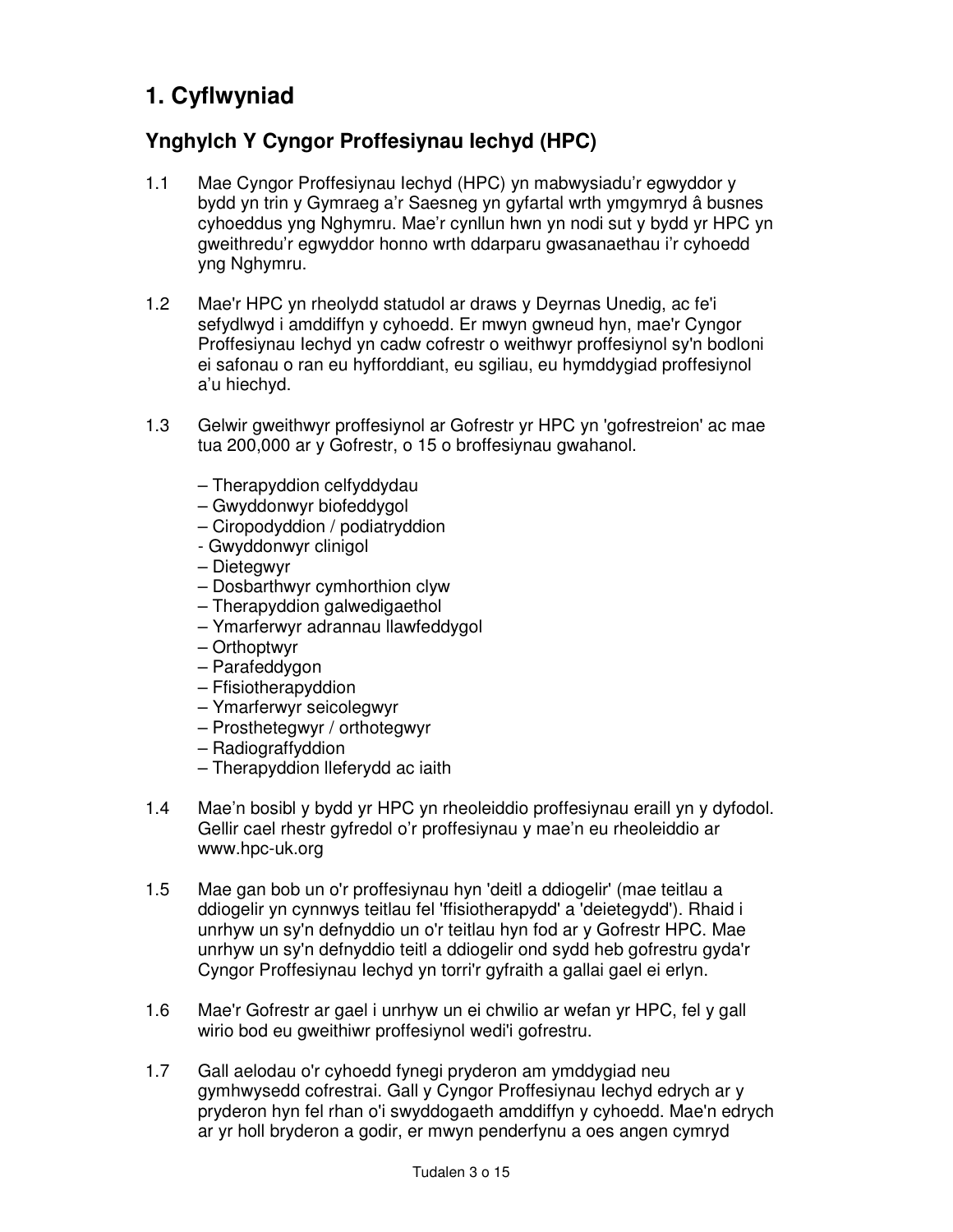camau gweithredu. Gall yr HPC gynnal gwrandawiad i ystyried yr achos a'r pryderon a godwyd.

1.8 Mae'r HPC wedi'i leoli yn Park House, 184 Kennington Park Road, Llundain, SE11 4BU ac mae'n cyflogi 100 aelod o staff. Nid yw'n rhagweld y bydd ganddo swyddfa yng Nghymru yn y dyfodol agos. Fodd bynnag, mae'r HPC yn bwriadu dilyn y Ddeddf gan fod yr HPC yn rheolydd ledled y Deyrnas Unedig.

### **Sut rydym yn cael ein rhedeg**

- 1.9 Cafodd yr HPC ei greu gan ddeddfwriaeth o'r enw y Gorchymyn Proffesiynau Iechyd 2001. Mae'r ddeddfwriaeth hon yn nodi ei swyddogaeth ac yn rhoi ei rym cyfreithiol i'r HPC. Mae gan yr HPC Gyngor sy'n pennu'r strategaeth a'r polisi, ac yn sicrhau bod yr HPC yn cyflawni ei swyddogaeth.
- 1.10 Mae'n rhaid i weithwyr proffesiynol gofrestru gyda'r Cyngor Proffesiynau Iechyd cyn eu bod yn cael defnyddio un o'r teitlau a ddiogelir ar gyfer eu proffesiwn. Mae hyn yn golygu na fyddai rhywun sydd wedi cwblhau cwrs mewn, er enghraifft, ffisiotherapi, yn cael ei alw ei hunan yn 'ffisiotherapydd' oni bai ei fod yn cofrestru gyda'r Cyngor Proffesiynau Iechyd.

### **Ein rôl**

- 1.11 Mae gan y Cyngor Proffesiynau Iechyd bedair prif swyddogaeth. Mae'n:
	- gosod safonau y mae'n rhaid i ymgeiswyr a chofrestreion eu bodloni;
	- cymeradwyo rhaglenni addysg sy'n bodloni ei safonau;
	- cofrestru unigolion sy'n cwrdd â'r safonau hynny;
	- cymryd camau yn erbyn unigolion ar ei Gofrestr nad ydynt yn bodloni'r safonau hynny.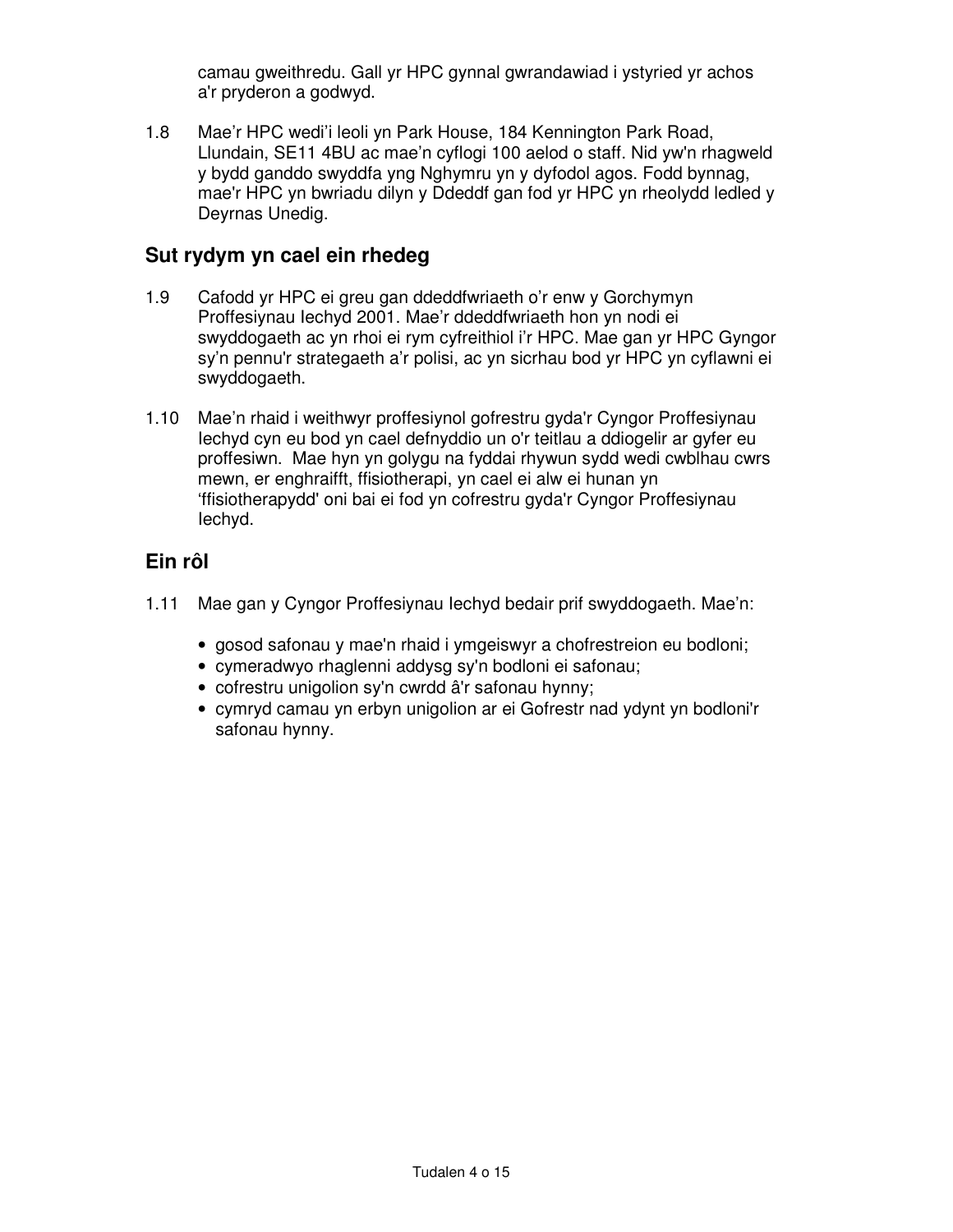### **2. Cynllunio a darparu'r gwasanaeth**

2.1 Mae'r HPC yn cydnabod pwysigrwydd darparu gwasanaeth yn newis iaith y cwsmer, fel rhan o wasanaeth ansawdd da ac yn cydnabod anghenion diwylliannol ac ieithyddol y cyhoedd Cymraeg. Mae'r HPC wedi ymrwymo'n llwyr i'r egwyddor y dylai'r Gymraeg a'r Saesneg gael eu trin ar y sail eu bod yn gyfartal.

#### **Polisïau a mentrau newydd**

- 2.2 Gwneir asesiad o effaith debygol unrhyw bolisi neu gynnig newydd ar y Cynllun Iaith Gymraeg. Caiff gallu rhai eraill i ddarparu gwasanaethau yn Gymraeg ei ystyried hefyd.
- 2.3 At hyn:
	- Rhoddir gwybod i staff sy'n ymwneud â datblygu polisïau'r HPC am y Cynllun Iaith Gymraeg a'n cyfrifoldebau o dan Ddeddf yr Iaith Gymraeg 1993. Bydd hyfforddiant hefyd yn eu gwneud yn gyfarwydd â gweithredu, adrodd yn ôl a gwerthuso cynlluniau ar gyfer y Cynllun.
	- Bydd y Cyngor yn sicrhau y bydd polisïau a mentrau newydd yn gyson â'r cynllun ac na fyddant yn ei danseilio.
	- Bydd y Cyngor yn goruchwylio'r gwaith o lunio, gweithredu a monitro Cynllun Iaith Gymraeg yr HPC yn barhaus.
- 2.4 Bydd y Cyngor Proffesiynau Iechyd yn cyhoeddi ac yn dosbarthu canllawiau mewnol yn disgrifio'r mesurau angenrheidiol i weithredu'r Cynllun.
- 2.5 Bydd yr HPC yn ymgynghori â'r Bwrdd ymlaen llaw ynglŷn â bwriadau a fydd yn effeithio ar y Cynllun.
- 2.6 Ni fydd y Cynllun yn cael ei newid heb gymeradwyaeth Bwrdd yr Iaith Gymraeg.

#### **Darparu gwasanaeth**

2.7 Mae'r HPC wedi ymrwymo i gyflwyno gwasanaeth dwyieithog yn unol â chynnwys y Cynllun.

#### **Safonau'r gwasanaeth yn Gymraeg**

2.8 Mae'r HPC wedi ymrwymo i ddarparu gwasanaeth o'r un safon uchel yn Gymraeg a Saesneg. Caiff hyn ei ddatgan ar wefan HPC ac mewn dogfennau allweddol megis ein hadroddiad blynyddol.

#### **Mesurau Cefnogi**

2.9 Bydd yr HPC yn cynnwys manylion am y safonau gwasanaeth o ran darparu Gwasanaeth Iaith Gymraeg yn ei adroddiad blynyddol ac ar ei wefan.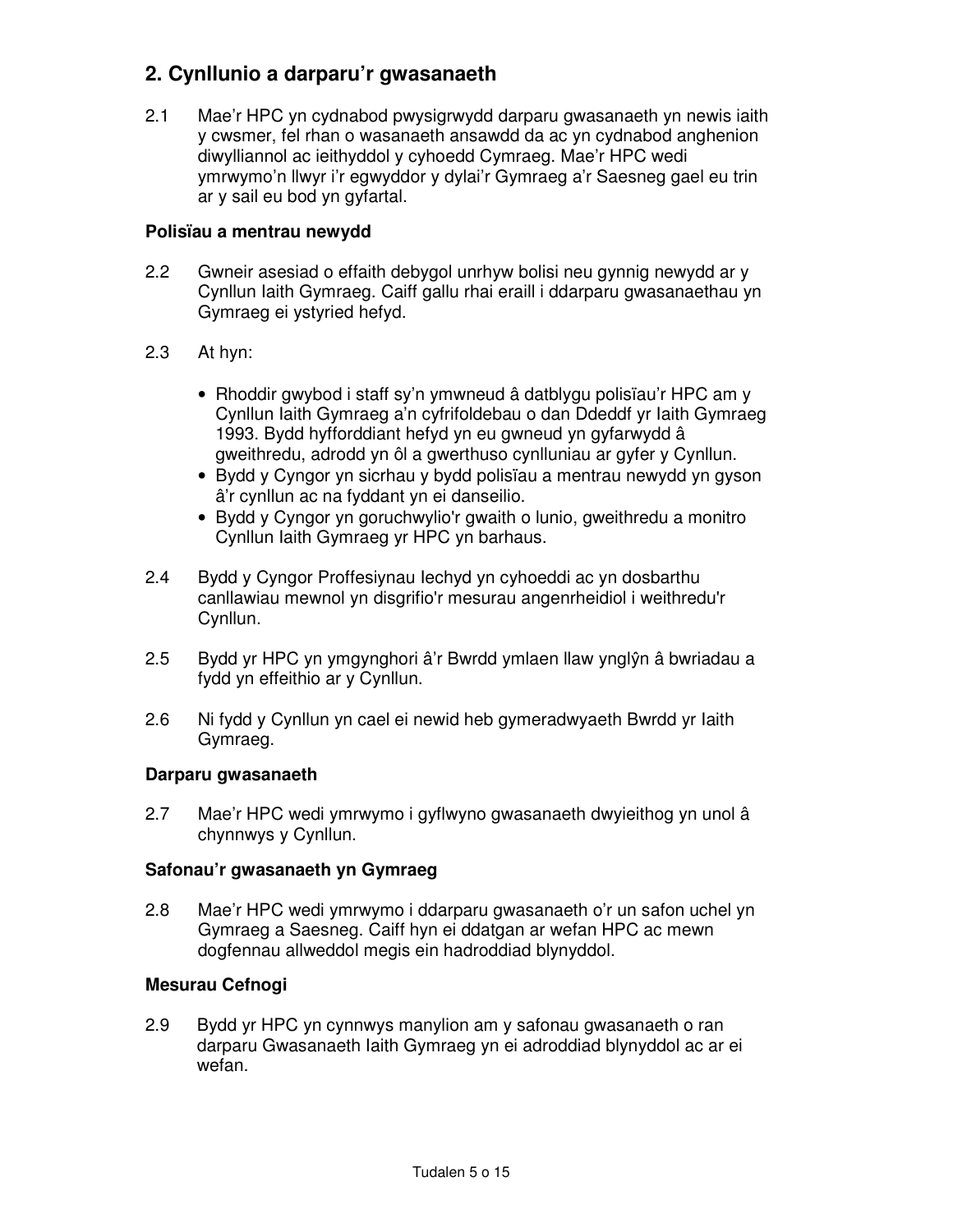### **3. Cyfathrebu a'r cyhoedd sy'n siarad Cymraeg**

3.1 Rôl y Cyngor Proffesiynau Iechyd yw diogelu iechyd a lles y bobl sy'n defnyddio gwasanaethau ei gofrestreion ar draws y Deyrnas Unedig.

### **Mynediad cyhoeddus at y HPC**

- 3.2 Wrth ddarparu gwasanaethau yn unol â chynnwys y Cynllun, bydd yr HPC yn rhoi blaenoriaeth i'r meysydd gweithredu lle y mae cyswllt â defnyddwyr gwasanaethau a'r cyhoedd ar ei fwyaf.
- 3.3 Mae'r HPC wedi ymrwymo i gynnig gwasanaethau i'r cyhoedd yn yr iaith neu fformat o'u dewis.
- 3.4 Er mwyn cyflawni hyn, bydd yr HPC yn:
	- sefydlu dewis iaith y rhanddeiliaid yn gynnar;
	- trefnu i wasanaethau gael eu darparu yn uniongyrchol neu drwy gyfieithydd yn eu ddewis iaith;
	- sicrhau bod pob staff yr HPC yn ymwybodol o Gynllun Iaith Gymraeg yr HPC a sut y bydd cyfathrebu yn Gymraeg yn cael ei drin a chan bwy;
	- rhoi cyhoeddusrwydd amlwg i'r gwasanaethau sydd ar gael yn y Gymraeg.
- 3.5 Mae'r adran ganlynol yn delio gydag enghreifftiau penodol o bryd y byddai'r Cynllun yn cael ei weithredu.

#### **Cyfathrebu ysgrifenedig a thros y ffôn**

- 3.6 Mae'r HPC wedi ymrwymo i fod yn gallu delio ag ymholiadau ysgrifenedig yn y Gymraeg neu yn Saesneg. Caiff hyn ei ddatgan yn glir ar unrhyw gyfathrebiaeth y bwriedir ei dosbarthu neu ei defnyddio yng Nghymru. Caiff yr ymadrodd ' Cewch ohebu yn Gymraeg neu Saesneg / Correspondence is welcome in English or Welsh' ei gynnwys wrth droed papur pennawd a llofnodion e-bost. Caiff llythyrau neu negeseuon e-bost yn Gymraeg eu hateb gydag ateb wedi'i lofnodi yn Gymraeg ac o fewn yr un lefelau gwasanaeth â gohebiaeth yn y Saesneg.
- 3.7 Ar gyfer gohebiaeth a dderbynnir yn Saesneg, bydd yr HPC yn ateb yn awtomatig yn Saesneg os na wneir gofyniad gwahanol.
- 3.8 Yn achos cyfathrebiaeth ysgrifenedig a anfonir at fwy nag un aelod o'r cyhoedd, pan anfonir yr ohebiaeth ysgrifenedig at unigolion yng Nghymru, yna caiff y wybodaeth hon ei darparu yn y Gymraeg a'r Saesneg.
- 3.9 Nid oes gan yr HPC staff sy'n siarad Cymraeg yn ei swyddfeydd yn Llundain ar hyn o bryd. Felly ni all ddelio â galwadau ffôn yn yr iaith Gymraeg ar hyn o bryd. Bydd y HPC yn cynnig y dewis i'r sawl sy'n ffonio i barhau â'r alwad yn Saesneg neu gyflwyno'r ymholiad yn ysgrifenedig.
- 3.10 Bydd y Cyngor Proffesiynau Iechyd yn cyhoeddi canllawiau ar ymdrin â chyfathrebiaeth ysgrifenedig a chyfathrebu dros y ffôn yn Gymraeg, ac yn sicrhau bod yr holl weithwyr yn ymwybodol o'r protocol perthnasol.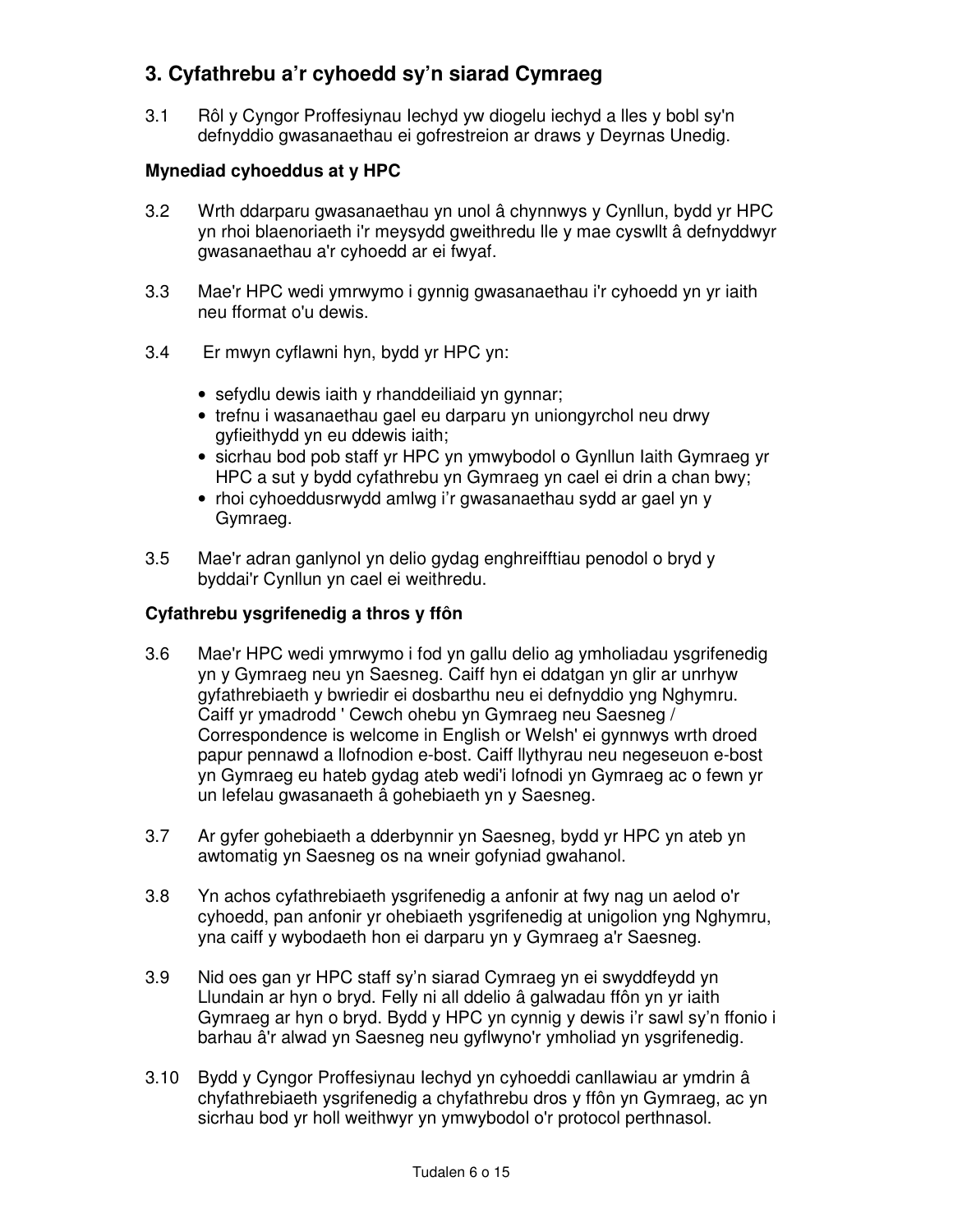3.11 Bydd yr HPC yn monitro'r alwad am ddarpariaeth er mwyn sicrhau y caiff yr opsiwn o fod yn gallu derbyn a delio â galwadau yn Gymraeg o'r cychwyn cyntaf ei ystyried.

#### **Cyfarfodydd Cyhoeddus**

- 3.12 Bydd hysbysiadau o gyfarfodydd cyhoeddus yng Nghymru yn ddwyieithog. Bydd hysbysiadau o'r fath yn ei gwneud yn glir y bydd y croeso i'r cyhoedd siarad yn Gymraeg neu yn Saesneg. Bydd cyfieithwyr Cymraeg/Saesneg yn bresennol ym mhob cyfarfod cyhoeddus yng Nghymru er mwyn caniatáu am ofyn ac ateb cwestiynau yn y naill iaith neu'r llall. Ar gyfer achosion addasrwydd i ymarfer a gynhelir yng Nghymru, gweler yr adran ar wahân isod.
- 3.13 Bydd y Cyngor Proffesiynau Iechyd yn darparu canllawiau ar gyfer cadeirydd y cyfarfod ar gynnig dewis iaith.
- 3.14 Bydd y papurau ac agendâu yn cael eu cynhyrchu yn ddwyieithog ar gyfer cyfarfodydd cyhoeddus a gynhelir yng Nghymru. Bydd y HPC hefyd yn defnyddio deunyddiau arddangosfeydd a stondinau arddangos ar gyfer y cyhoedd yn Gymraeg a Saesneg neu'n ddwyieithog.

#### **Cyfieithu**

3.15 Mae'r HPC eisoes yn defnyddio cyfieithwyr Cymraeg er mwyn sicrhau safon uchel o wasanaeth i'n siaradwyr Cymraeg. Mae'r HPC yn rhoi ymrwymiad i barhau i wneud hynny.

#### **Gwefan yr HPC**

- 3.16 Mae'r Cyngor Proffesiynau Iechyd yn cyhoeddi tudalennau gwe Cymraeg sy'n egluro swyddogaethau allweddol yr HPC a sut i gwyno ar ein gwefan. Mae'n hawdd mynd at y rhain o'n tudalen flaen. Sef:
	- Beth yw'r HPC?
	- Gwybodaeth am y proffesiynau rydym yn eu rheoleiddio.
	- Sut i fynegi pryder.
- 3.17 Caiff datganiadau i'r wasg pan fyddan nhw'n benodol i gynulleidfa Gymraeg eu rhoi ar gael yn Gymraeg drwy ystafell y wasg ar y wefan.
- 3.18 Mae cyfieithiadau Cymraeg o gyhoeddiadau'r HPC yn cael eu cyhoeddi ar y wefan.
- 3.19 Rydym wedi ymrwymo i gynyddu'r ddarpariaeth ddwyieithog a hygyrchedd ein gwefan a byddwn yn parhau i adolygu a diweddaru'r cynnwys at y diben hwn.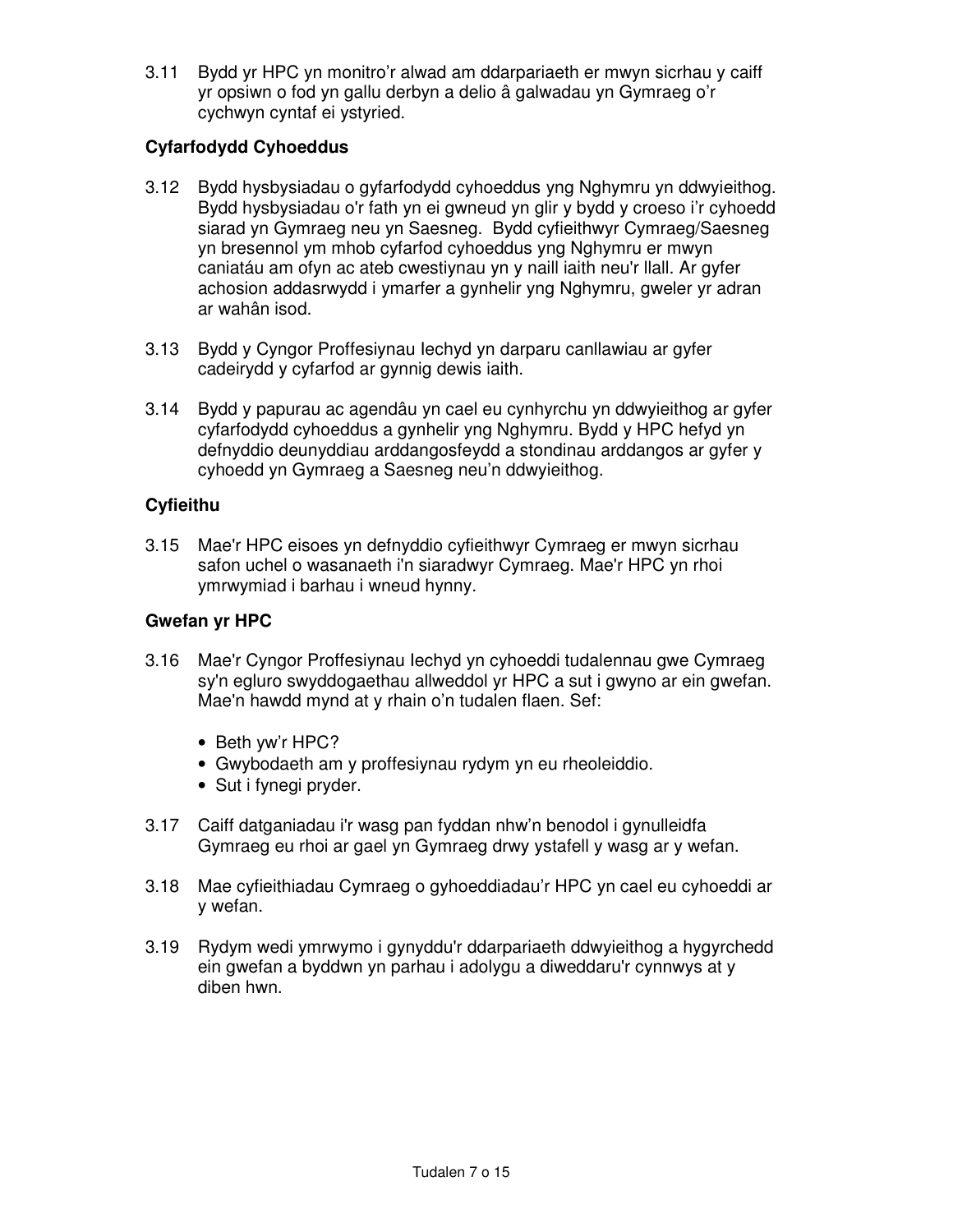### **4. Wyneb cyhoeddus y mudiad**

#### **Delwedd gorfforaethol**

4.1 Mae llywodraeth San Steffan wedi dweud yn ddiweddar y bydd yr HPC yn newid enw pan fydd yn cymryd cyfrifoldeb am reoleiddio gweithwyr cymdeithasol yn Lloegr. Bydd yr HPC yn datblygu delwedd gorfforaethol ddwyieithog pan fydd ei enw newydd yn hysbys, yn unol ag ail-frandio'r sefydliad.

#### **cyhoeddiadau**

- 4.2 Mae'r HPC yn cyhoeddi cyhoeddiadau ar gyfer amrywiaeth o ddibenion. Bydd y canlynol ar gael yn Gymraeg a Saesneg:
	- Datganiadau i'r wasg (lle mae'r rhain yn ymwneud â materion penodol yng Nghymru)
	- Pwy sy'n rheoleiddio gweithwyr iechyd proffesiynol? (Taflen am reoleiddio iechyd)
	- Sut i fynegi pryder

 Caiff unrhyw gyhoeddiadau a gwybodaeth i'r cyhoedd a gyhoeddir yn y dyfodol yn ddwyieithog yn Gymraeg a Saesneg.

- 4.3 Caiff safonau, canllawiau a deunydd technegol neu arbenigol a anelir at weithwyr proffesiynol ac nid yn uniongyrchol at y cyhoedd eu cyhoeddi yn Saesneg. Fodd bynnag, bydd cyfieithiad ar gael ar gais.
- 4.4 Bydd pob cyhoeddiad newydd y mae angen ei gyflwyno yn ddwyieithog yn cael ei gyflwyno mewn cyhoeddiad dwyieithog unigol.
- 4.5 Mae pob un o ddogfennau'r HPC ar gael yn rhad ac am ddim. Fodd bynnag, os codir tâl am gyhoeddiad yn y dyfodol, bydd y copïau Cymraeg a Saesneg neu gopïau dwyieithog o'r cyhoeddiad ar gael am yr un pris.

#### **Hysbysiadau yn y wasg**

- 4.6 Bydd yr HPC yn cyhoeddi datganiadau dwyieithog i'r wasg a datganiadau i'r cyfryngau yng Nghymru, pan fyddan nhw'n ymwneud â materion penodol yng Nghymru. Caiff cyfieithiadau mewn cynadleddau i'r wasg yng Nghymru eu darparu i newyddiadurwyr.
- 4.7 Efallai y bydd adegau pan na fydd yn bosibl trefnu cyfieithiad ar gyfer cyhoeddiad brys i'r wasg cyn ei ryddhau, pan fydd hyn yn digwydd, trefnir cyfieithiad cyn gynted â phosibl.

#### **Hysbysebu cyhoeddus**

4.8 Bydd y Cyngor Proffesiynau Iechyd yn cynnal ymgyrchoedd hysbysebu cyhoeddus ac ymgyrchoedd cyhoeddusrwydd yng Nghymru mewn modd sy'n trin y ddwy iaith ar y sail eu bod yn gyfartal. Yn benodol, bydd y HPC yn sicrhau bod hysbysebion sy'n benodol i Gymru yn ddwyieithog yn y cyfryngau canlynol: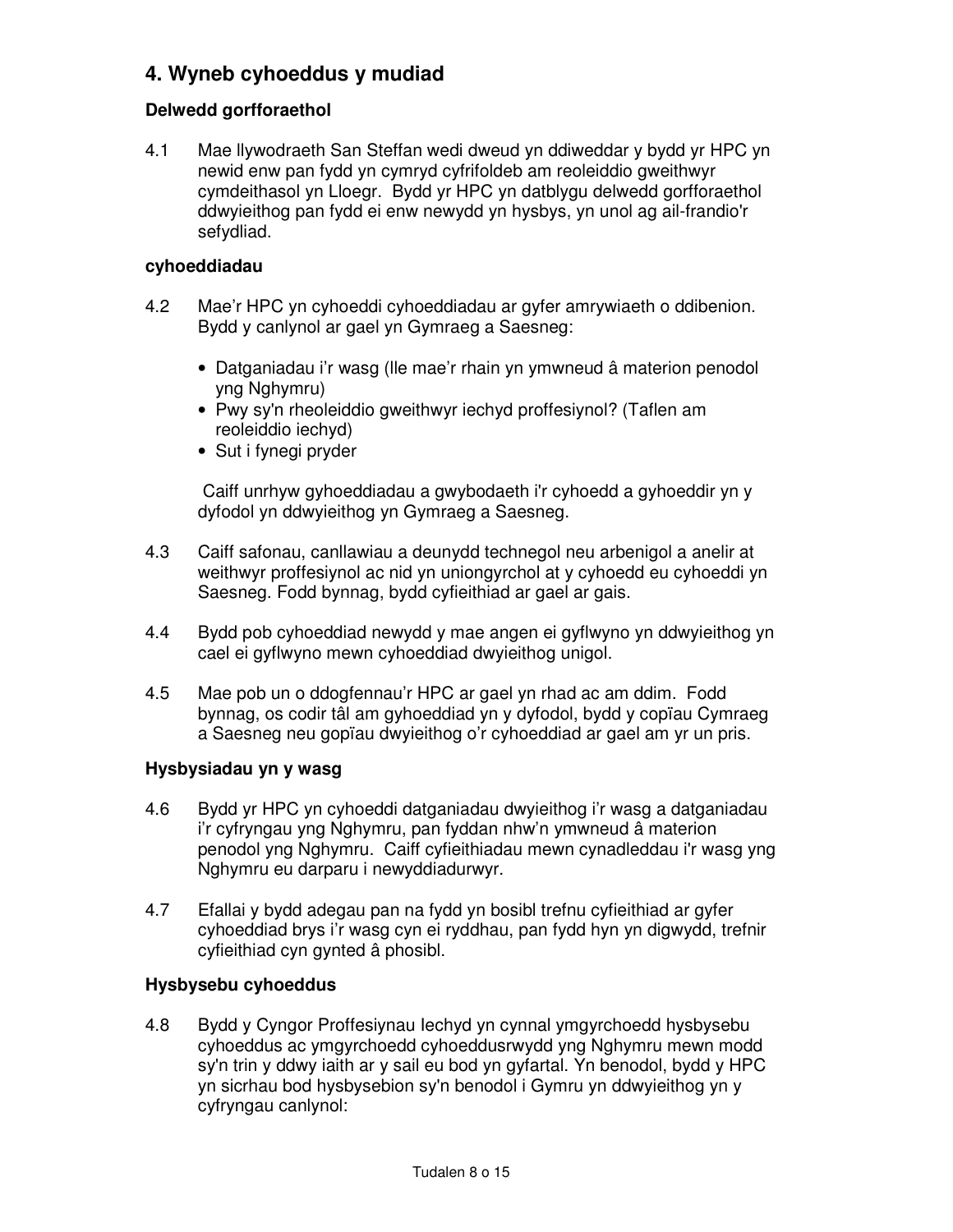- Hysbysebu trafnidiaeth gyhoeddus (pan fydd y cludiant cyhoeddus yn unigryw i Gymru)
- Hysbysebu ar filfyrdau (pan fydd safle hysbysfwrdd yng Nghymru)
- Hysbysebion mewn cylchgrawn/papur newydd (pan fydd y cyhoeddiad wedi'i fwriadu ar gyfer cynulleidfa Gymraeg yn unig neu'n os yw'n argraffiad Cymraeg)
- 4.9 Bydd yr HPC yn sicrhau bod unrhyw hysbysebion cyhoeddus a gynhyrchir ar gyfer Cymru yn cydymffurfio â'r canllawiau a gynhyrchwyd gan Fwrdd yr Iaith Gymraeg.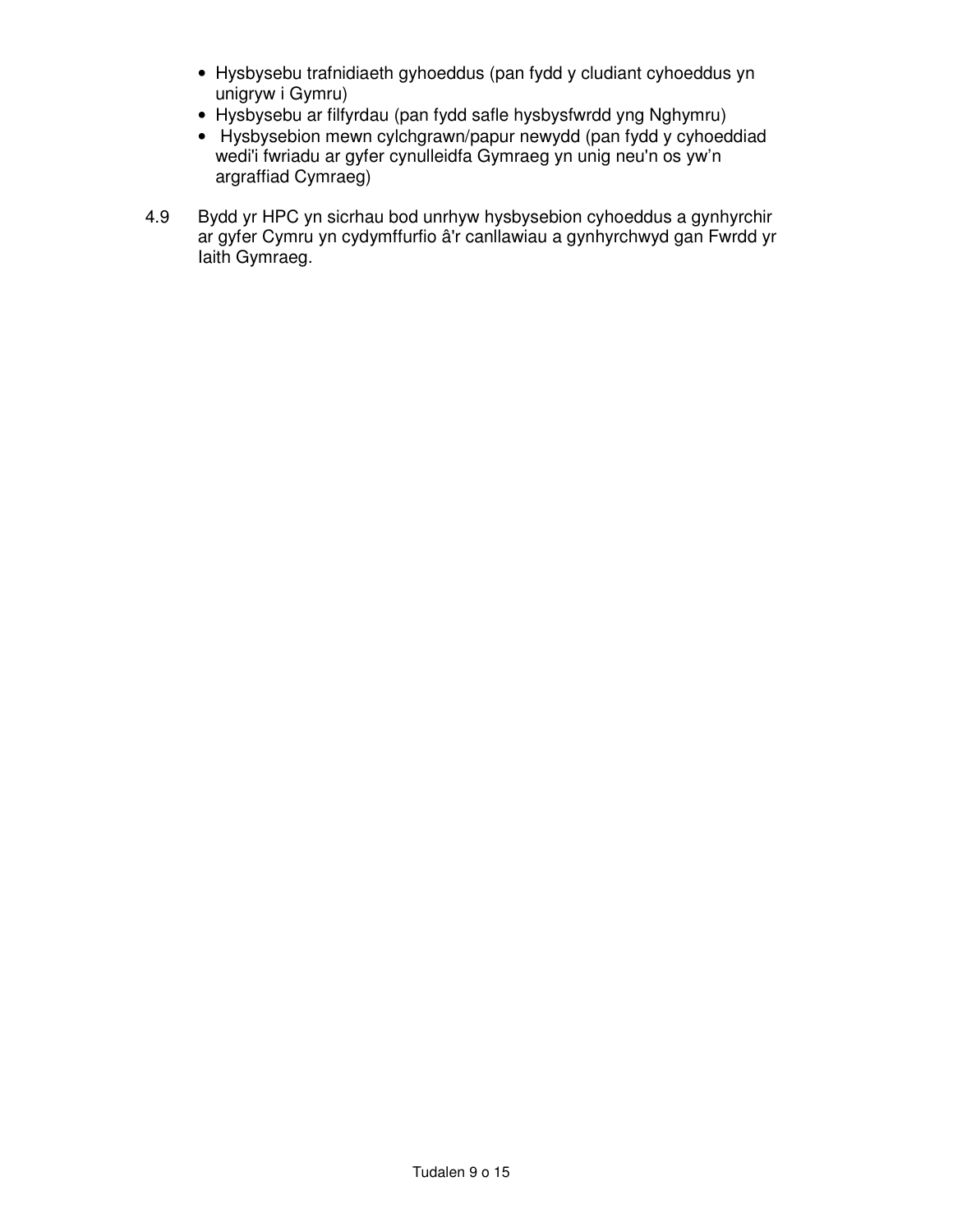### **5. Addasrwydd i ymarfer**

- 5.1 Mae achosion addasrwydd i ymarfer yr HPC yn rhan allweddol o'i rôl wrth amddiffyn y cyhoedd. Mae'r adran hon yn cyflwyno cefnogaeth i'r egwyddorion yn Neddf yr Iaith Gymraeg 1993 y dylid, wrth gynnal busnes cyhoeddus a gweinyddu cyfiawnder yng Nghymru, trin yr iaith Gymraeg a'r iaith Saesneg ar y sail eu bod yn gyfartal.
- 5.2 Dylid nodi bod y trefniadau a nodir yn y Cynllun hwn yn berthnasol i addasrwydd i ymarfer ac i achosion apelio a gynhelir yng Nghymru.

#### **Cefndir**

- 5.3 Mae Erthygl 22 (7) o'r Gorchymyn Proffesiynau Iechyd 2001 yn darparu bod rhaid i wrandawiadau addasrwydd i ymarfer a chyfarfodydd cysylltiedig cychwynnol ddigwydd yn y wlad yn y Deyrnas Unedig y mae'r unigolyn cofrestredig wedi ei leoli ynddi. O ganlyniad, os yw cyfeiriad cofrestredig cofrestrai yng Nghymru, yna mae'n rhaid i unrhyw wrandawiad neu gyfarfod cychwynnol ddigwydd yng Nghymru. Yn ogystal â hyn, mae'n rhaid i wrandawiad apêl cofrestru hefyd ddigwydd yng Nghymru os bydd yr apelydd yn byw yno.
- 5.4 Clywir gwrandawiadau addasrwydd i ymarfer gan banel o dri o bobl sy'n cynnwys aelodau cofrestredig ac aelodau lleyg. Wrth wneud penderfyniadau am gyfansoddiad paneli mae'n bwysig bod un aelod o'r panel yn dod o'r un proffesiwn â'r cofrestrai. Mae rhai o'r proffesiynau hyn yn gymharol fach o ran maint. Felly, mae'n bwysig y rhybuddir yr HPC pan fydd cofrestreion neu achwynyddion eisiau cynnal gwrandawiad yn Gymraeg fel y gellir gwneud y trefniadau priodol.
- 5.5 Mae'r Cynllun hwn yn nodi'r trefniadau y mae'r HPC wedi'u sefydlu i sicrhau y perchir yr egwyddor a ymgorfforwyd yn Neddf yr Iaith Gymraeg 1993 ac y caiff achosion yn y Gymraeg eu cynnal yn deg ac y cânt eu rheoli'n effeithiol.

#### **Rheoli achosion**

- 5.6 Er mwyn sicrhau bod y cymorth priodol ar gael ar gyfer cynnal achos yn y Gymraeg, caiff y partïon neu'r rhai sy'n cynrychioli eu hannog i roi gwybod i'r Cyngor cyn gynted â phosibl am eu dymuniad i ddefnyddio'r Gymraeg.
- 5.7 Pan fydd yn bosibl caiff unrhyw barti neu dyst ddefnyddio'r Gymraeg neu gellir ei defnyddio mewn unrhyw ddogfen y gellir ei rhoi gerbron y panel, caiff y partïon neu eu cynrychiolwyr eu hannog i ddweud wrth yr HPC am y ffaith honno cyn gynted ag y bo modd fel y gellir gwneud trefniadau priodol ar gyfer rheoli achos.
- 5.8 Ni ddylai ddarparu'r wybodaeth hon gael ei ohirio oherwydd nad oes gan barti wybodaeth derfynol neu fanylion ynghylch y defnydd o'r Gymraeg yn yr achos.
- 5.9 Bydd cael gwybod yn y camau cynharaf o'r achos y defnyddir y Gymraeg yn helpu i reoli'r achos yn fwy effeithiol. Fodd bynnag, pan ddaw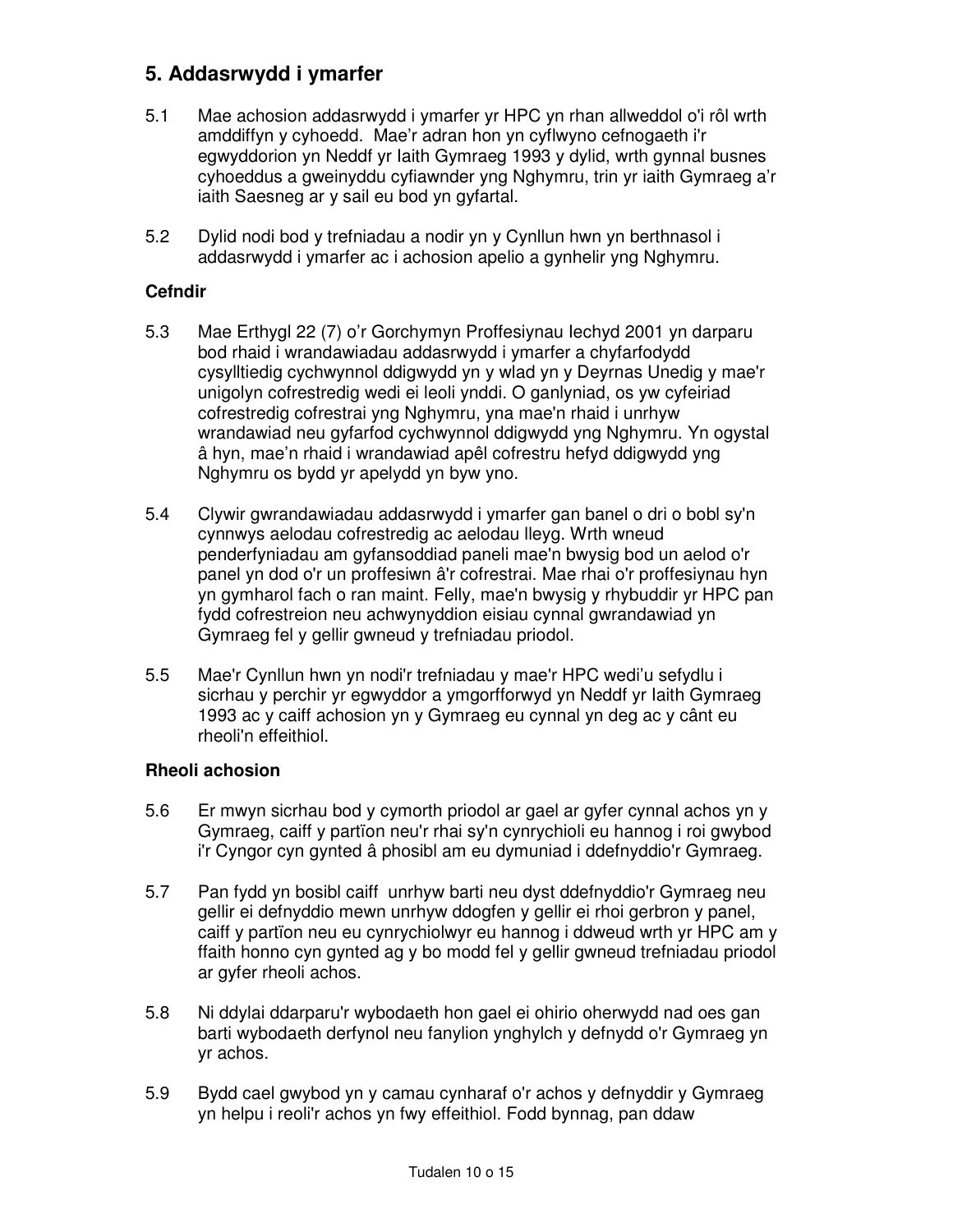gwybodaeth fanylach ar gael dylid ei phasio ymlaen i'r Cyngor. Mae hyn yn cynnwys manylion:

- unrhyw un sy'n dymuno rhoi tystiolaeth ar lafar yn y Gymraeg,
- unrhyw ddogfennau neu gofnodion yn Gymraeg y mae'r parti yn disgwyl eu defnyddio.

#### **Cyfarfodydd rhagarweiniol**

- 5.10 Mewn unrhyw gyfarfod rhagarweiniol y mae'n ei gynnal, bydd y Panel yn cymryd y cyfle i ystyried a ddylai roi cyfarwyddiadau ar gyfer rheoli'r achos. Mae hyn yn cynnwys cynnig dewis iaith i'r partïon neu'u cynrychiolwyr.
- 5.11 I gynorthwyo'r panel, dylai'r partïon neu eu cynrychiolwyr dynnu sylw at y posibilrwydd y caiff y Gymraeg ei defnyddio yn yr achos, hyd yn oed lle bo'r wybodaeth hon eisoes wedi'i darparu i'r HPC.
- 5.12 Mewn unrhyw achos pan fydd parti eisoes wedi rhoi gwybod i'r HPC ei bod yn bosibl y defnyddir y Gymraeg yn yr achos, pryd bynnag y bo'n bosibl, dylid cadarnhau hyn neu beidio (yn ôl yr achos) yn y cyfarfod rhagarweiniol.

#### **Cyfieithwyr ar y pryd**

5.13 Os bydd angen cyfieithydd ar y pryd i gyfieithu tystiolaeth o'r Saesneg i'r Gymraeg neu o'r Gymraeg i'r Saesneg, bydd y panel yn penodi cyfieithydd ar y pryd. Pryd bynnag y bo'n bosibl, ac oni bai bod natur yr achos yn galw am ryw fath arall o arbenigedd ieithyddol, caiff y cyfieithwyr eu tynnu oddi ar y rhestr o gyfieithwyr a gymeradwywyd gan y Llysoedd.

#### **Llwon a chadarnhadau**

5.14 Pan fydd tystion yn cael eu galw yn ystod gwrandawiadau, bydd y swyddog gwrandawiadau sy'n gweinyddu'r llw neu'r cadarnhad yn eu hysbysu y gallant ddewis i dyngu llw neu gadarnhau yn y Gymraeg neu yn Saesneg.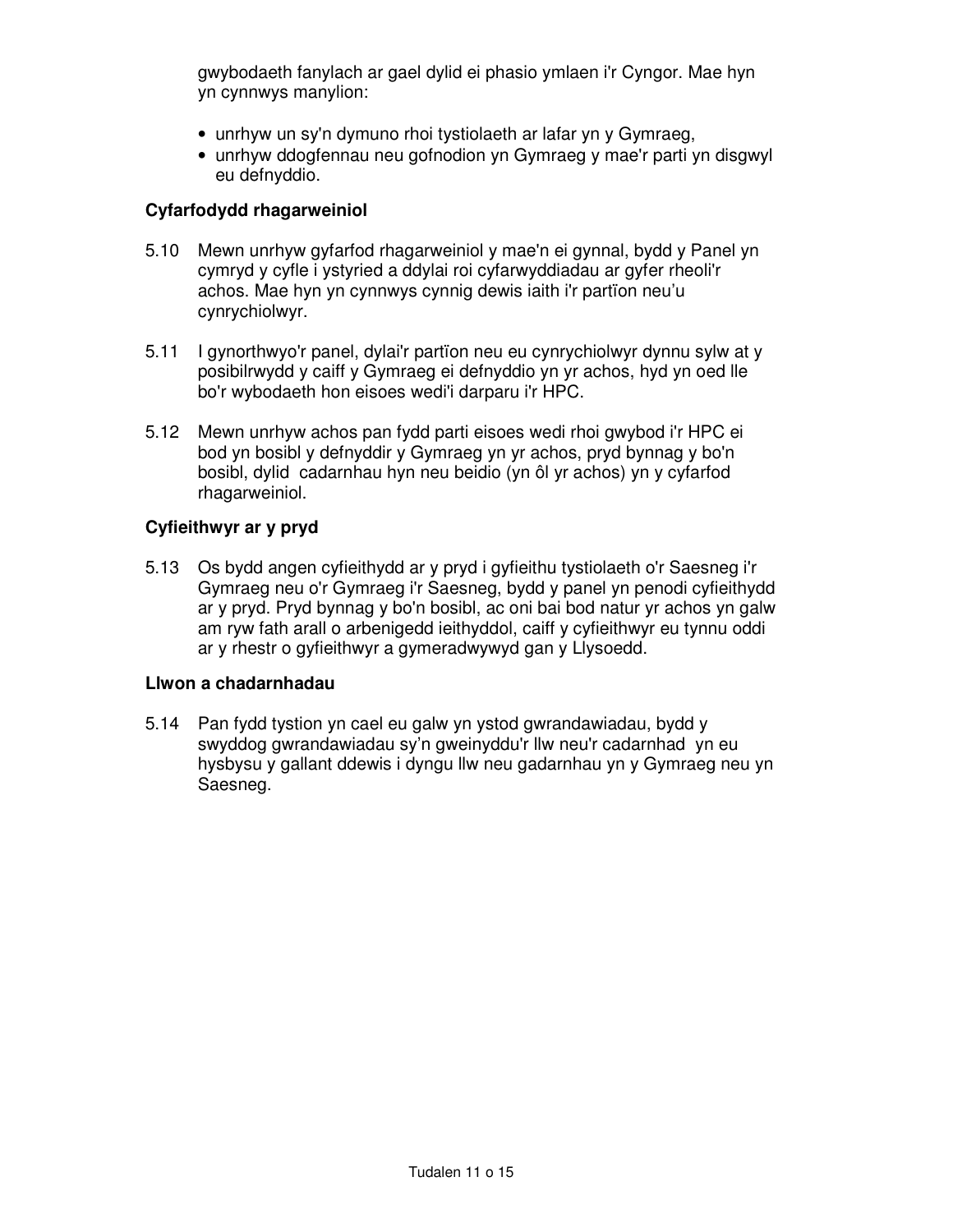### **6. Gweithredu a monitro'r cynllun**

#### **Staff a'u Cyfrifoldeb**

- 6.1 Er mai'r Prif Weithredwr sy'n gyfrifol yn y pen draw am ddarparu gwasanaethau yn Gymraeg, y Rheolwr Polisi fydd yn goruchwylio'r gwaith o weithredu'r Cynllun o ddydd i ddydd.
- 6.2 Bydd y Rheolwr Polisi, gyda chymorth y gweithlu Cydraddoldeb ac Amrywiaeth, yn sicrhau bod pobl sy'n ymwneud â recriwtio a hyfforddi yn ymwybodol o'u rhwymedigaethau dan y Cynllun Iaith Gymraeg.
- 6.3 Mae pob rheolwr yn gyfrifol am weithredu'r agweddau hynny ar y Cynllun sy'n berthnasol i'w hadrannau.
- 6.4 Er mwyn sicrhau effeithiolrwydd ein Cynllun Iaith Gymraeg, rhoddir gwybod i staff am ofynion y Cynllun a'i oblygiadau ar weithgareddau dydd i ddydd.

#### **Hyfforddiant galwedigaethol yn y Gymraeg**

6.5 Bydd unrhyw berson sy'n rhyngweithio gyda'r cyhoedd ac sy'n dymuno dysgu Cymraeg yn cael eu hannog a'u cefnogi i wneud hynny gan y HPC yng nghyd-destun eu nodau a'u hamcanion cyffredinol a rhai'r sefydliad.

#### **Recriwtio yng Nghymru**

- 6.6 Bydd y Cyngor Proffesiynau Iechyd yn nodi a oes unrhyw swyddi lle mae'r gallu i siarad Cymraeg yn hanfodol neu'n ddymunol ac yn nodi lefel y medrusrwydd angenrheidiol. Caiff hyn ei adlewyrchu mewn disgrifiadau swydd a manylebau person yn unol â hynny.
- 6.7 Wrth recriwtio gweithwyr y mae Cymraeg rhugl yn ofyniad hanfodol ar eu cyfer yn Gymraeg yn unig. Pan fydd y gofyniad yn ddymunol, bydd hysbysebion recriwtio ym mhapurau newyddion y Deyrnas Unedig a phapurau newyddion Cymru'n ddwyieithog.

#### **Contractwyr trydydd parti**

- 6.8 Rhoddir gwybod i'r holl gontractwyr trydydd parti am Gynllun Iaith Gymraeg yr HPC ac am unrhyw rwymedigaethau penodol. Pan fydd y gwaith yn cynnwys cyfathrebu yng Nghymru, bydd unrhyw gytundeb trydydd parti yn cynnwys cyfeiriad at Gynllun Iaith Gymraeg yr HPC, ac yn nodi'r gwasanaeth yn y Gymraeg sydd ei angen. Tynnir sylw penodol trydydd partïon at y rhannau penodol o'r cynllun y bydd disgwyl iddynt eu rhoi ar waith.
- 6.10 Caiff perfformiad yn erbyn contract ei fonitro yn erbyn cydymffurfiaeth.

#### **Amserlen a thargedau**

6.11 Rhoddir amserlen a thargedau ar gyfer gweithredu ein Cynllun yn ein cynllun gweithredu (Atodiad A).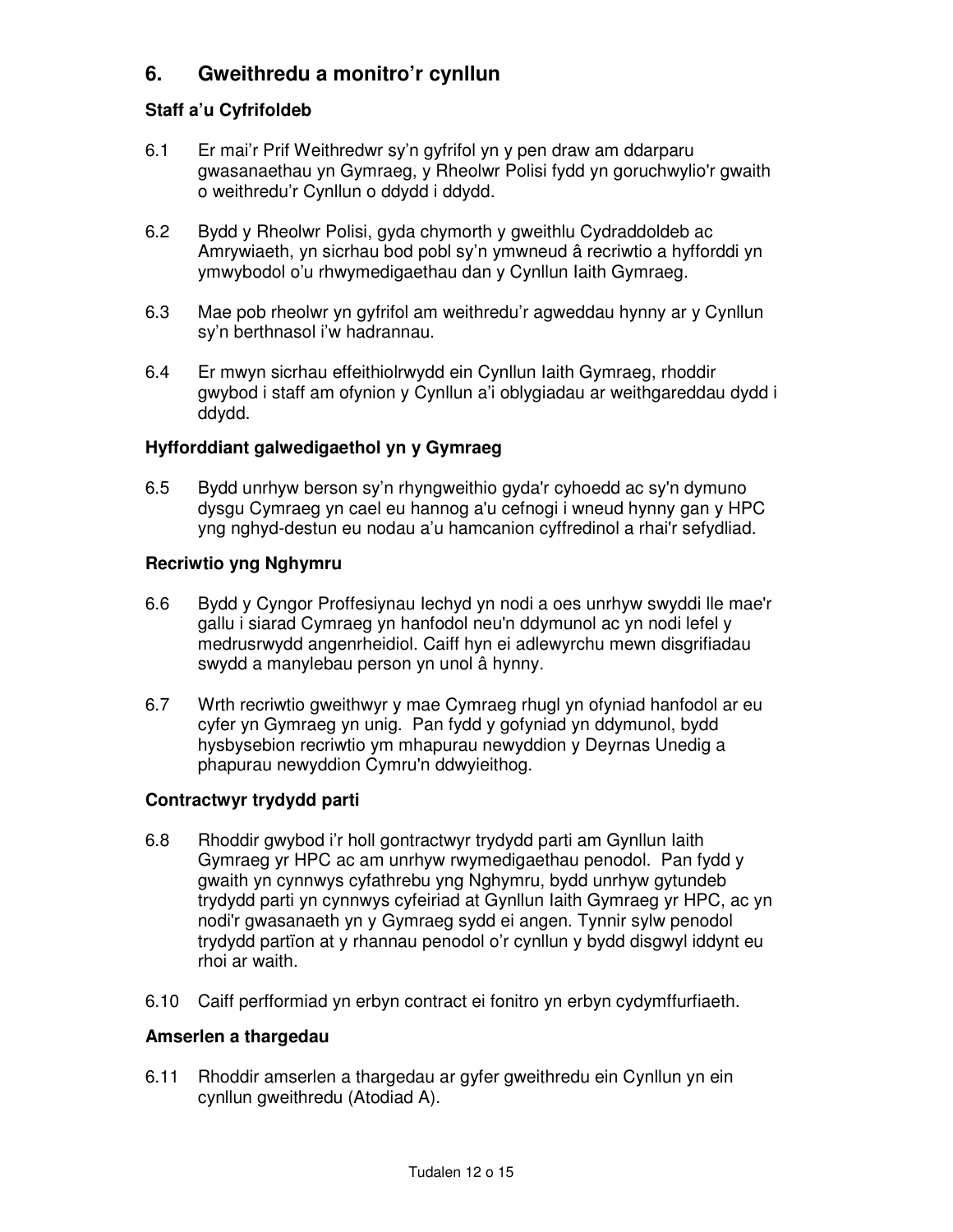#### **Monitro'r Cynllun**

- 6.12 Bydd y Cyngor Proffesiynau Iechyd yn paratoi adroddiadau cynnydd mewnol o ran gweithredu'r Cynllun ac yn eu cyflwyno i'r grŵp monitro'n flynyddol (Cyngor yr HPC).
- 6.13 Bydd yr HPC yn derbyn adroddiad cydymffurfiaeth blynyddol a fydd yn:
	- mesur a yw'r HPC yn cydymffurfio â'r Cynllun;
	- mesur a yw'r Cynllun yn cael ei reoli'n briodol;
	- dadansoddi ei berfformiad ar lefel adrannol a chorfforaethol, er mwyn sicrhau cysondeb;
	- asesu ac ystyried prif themâu o ran gweithredu'r cynllun;
	- cydnabod unrhyw wendidau sylfaenol, a sefydlu cynllun gweithredu a fydd yn cynnwys amserlen i ddelio â nhw.
- 6.14 Anfonir copi o'r adroddiad hwn at Fwrdd yr Iaith Gymraeg bob blwyddyn. Yn nhrydedd flwyddyn gweithredu'r Cynllun bydd yr HPC yn paratoi adroddiad gwerthuso cynhwysfawr a fydd yn asesu ac yn mesur perfformiad gweithredu'r Cynllun ers ei ddechrau. Bydd yr adroddiad yn:
	- cynnig trosolwg a dadansoddiad thematig o'r cydymffurfiad a'r perfformiad dros dair blynedd gyntaf y Cynllun (o ddau safbwynt, darparu gwasanaeth a rheoli'r Cynllun); ac yn
	- amlinellu blaenoriaethau ar gyfer y tair blynedd nesaf, ynghyd ag amserlen ddiwygiedig ar gyfer gweithredu'r mesurau yn y Cynllun.
- 6.15 Ar ôl i'r blaenoriaethau ar gyfer y tair blynedd nesaf gael eu nodi ac y caiff amserlen ddiwygiedig ei chynhyrchu, bydd yr HPC yn diwygio ac yn diweddaru'r Cynllun Iaith Gymraeg.
- 6.15 Caiff adroddiad cryno ei bostio ar wefan y Cyngor Proffesiynau Iechyd.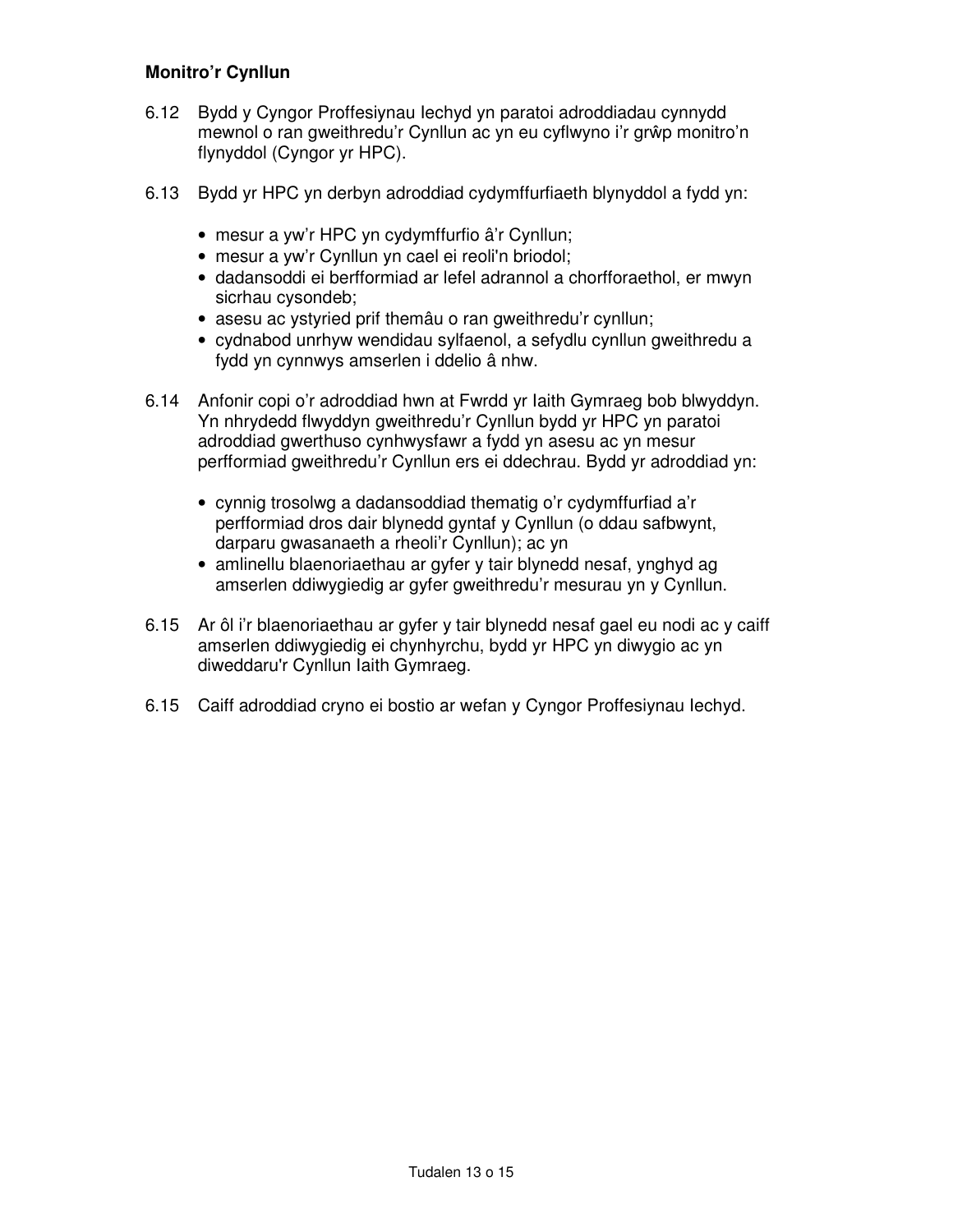### **7. Cyhoeddusrwydd i'r Cynllun**

- 7.1 Bydd yr HPC rhoi cyhoeddusrwydd i'w Gynllun Iaith Gymraeg i'r cyhoedd a rhanddeiliaid eraill drwy:
	- bostio ar wefan y Cyngor Proffesiynau Iechyd;
	- cyhoeddi Datganiad i'r wasg (dwyieithog);
	- rhoi gwybod i'r holl grwpiau rhanddeiliaid perthnasol megis cyrff proffesiynol, cyflogwyr a chymdeithasau cleifion am y Cynllun.

### **Gwella'r Cynllun**

- 7.2 Mae'r HPC yn croesawu gwelliannau i'r Cynllun. Dylai'r holl sylwadau neu awgrymiadau gael eu cyfeirio at yr Adran Polisi a Safonau (Cynllun Iaith Gymraeg) a byddan nhw'n cael eu hystyried fel rhan o'r broses fonitro.
- 7.3 Caiff pob cwyn ynglŷn â gweithredu'r Cynllun ei harchwilio a bydd y camau a gymerwyd yn cael eu hamlygu yn yr adroddiadau blynyddol a'r datganiadau ariannol a gyhoeddir gan y Cyngor. Caiff cwynion eu derbyn yn y Gymraeg ac yn Saesneg a byddan nhw'n cael eu trin yn ôl yr un amserlen.
- 7.4 Gellir anfon cwynion at y cyfeiriad canlynol:

 Rheolwr Gwasanaethau Cwsmeriaid Cyngor Proffesiynau Iechyd 184 Kennington Park Road **Llundain** SE11 4BU